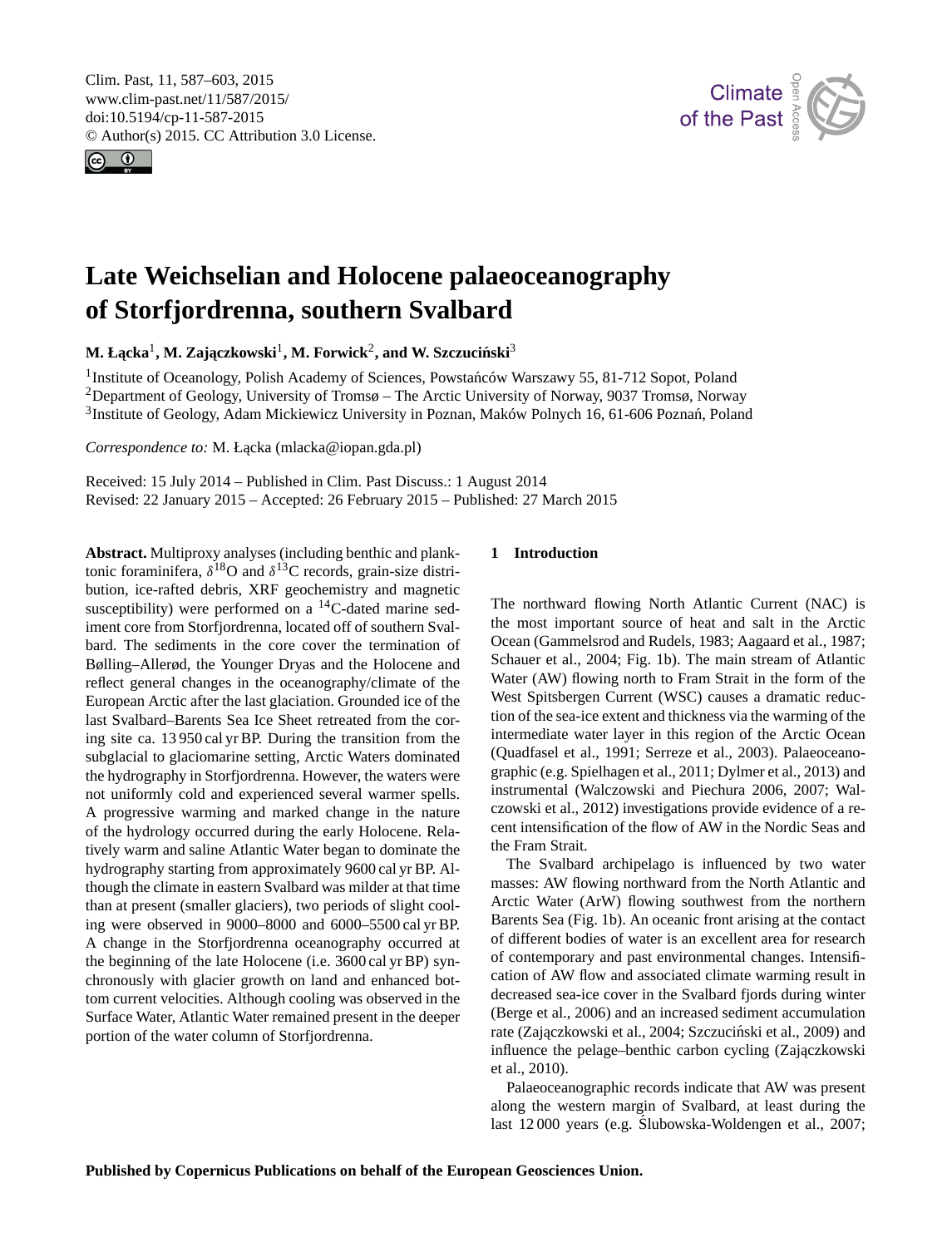Werner et al., 2011; Rasmussen et al., 2013), and occasionally reached the Hinlopen Trough and Kvitøya Trough, thus transporting warmer and more saline water to the eastern portion of Svalbard from the north (Slubowska-Woldengen ´ et al., 2007; Ślubowska-Woldengen et al., 2008; Kubischta et al., 2010; Klitgaard Kristensen et al., 2013). Periods of enhanced inflow of AW during the Holocene led to the expansion of marine species that are absent or only rarely occurring at present. These species include the mollusc *Mytilus edulis* whose fossil remains are widely distributed in raised beach deposits on the western and northern coasts of Svalbard (e.g. Feyling-Hanssen and Jørstad, 1950; Hjort et al., 1992). *Mytilus edulis* spawn at temperatures above 8–10 $\degree$ C (Thorarinsdóttir and Gunnarson, 2003) and thus are considered to indicate higher surface-water temperature related to stronger AW inflow during the early Holocene (11 000–6800 cal yr BP) (Feyling-Hanssen, 1955; Salvigsen et al., 1992; Hansen et al., 2011). Although the progressive development of *Mytilus edulis* is well documented by periods of warming and inflow of AW to the Hinlopen Trough, the presence of this species in Storfjorden (W Edgeøya; Fig. 1) is unclear. Hansen et al. (2011) suggested that a small branch of warm AW could have reached eastern Spitsbergen from the south at that time.

In the 1980s and 1990s, Storfjorden was thought to be exclusively influenced by the East Spitsbergen Current (ESC), which carries cold and less saline ArW from the Barents Sea (Quadfasel et al., 1988; Piechura et al., 1996). More recent studies suggested that the hydrography in Storfjorden is affected by the production of brine-enriched shelf waters (e.g. Haarpaintner et al., 2001; Rasmussen and Thomsen, 2009), the creation of a coastal polynya (e.g. Skogseth et al., 2005; Geyer et al., 2010) or the overflow of dense waters to the continental shelf (e.g. Fer et al., 2003). However, hydrological data obtained from conductivity–temperature sensors attached to a *Delphinapterus leucas* showed a substantial and topographically steered inflow of AW to Storfjorden through the Storfjordrenna (Lydersen et al., 2002). Recently, Akimova et al. (2011) reviewed typical water masses for Storfjorden, where the AW was located between 50 and 70 m.

Storfjordrenna is a sensitive boundary area (Fig. 1) where two contrasting water masses form an oceanic polar front separating the colder, less saline and isotopically lighter ArW from warmer, highly saline and  $\delta^{18}$ O-heavier AW. An abrupt cooling (e.g. Younger Dryas, Little Ice Age) and warming (e.g. early Holocene warming) of the European Arctic might be linked to relatively small displacements of this front (Sarnthein et al., 2003; Hald et al., 2004; Rasmussen et al., 2014, 2015).

Two sediment cores collected at the mouth of Storfjordrenna reveal a continuous inflow of AW to the southwestern Svalbard shelf since the deglaciation of Svalbard–Barents Ice Sheet (Rasmussen et al., 2007), whereas the inner Storfjorden basins underwent a shift from occupation by continental ice to an ice proximal condition (Rasmussen and Thomsen,



**Figure 1.** Location map **(a)** showing the core site from this study (JM09-020-GC) and core site of JM02-460 (Rasmussen et al., 2007). The inlet map **(b)** shows the modern surface oceanic circulation in Nordic Seas and location of a core NP94-51 (Slubowska ´ et al., 2005). Abbreviations: NAC: Norwegian–Atlantic Current; WSC: West Spitsbergen Current; ESC: East Spitsbergen Current; EGC: East Greenland Current; NC: Norwegian Current. The cores JM02-460 and NP94-51 are discussed in the text.

2014, 2015). Nevertheless, a limited amount of palaeoceanographical data are available from this region, and thus the reconstruction of the Svalbard–Barents Ice Sheet retreat and the further development of Storfjordrenna oceanography are often speculative.

In this paper, we present results from multi-proxy analyses of a sediment core retrieved 100 km east of the mouth of Storfjordrenna (Fig. 1a). We provide a new age for the retreat of the last Svalbard–Barents Sea Ice Sheet from Storfjordrenna and discuss the interaction of oceanography and deglaciation as well as the postglacial history of Atlantic Water inflow onto the shelf off of southern Svalbard. Because the studied sediment core was retrieved from an oceanographic frontal zone, which is sensitive to larger-scale changes, we believe that the presented data show the general climatic/oceanographic trends in the eastern Arctic.

### **2 Oceanographic setting**

Storfjorden is an approximately 190 km long and up to 190 m deep glacial trough located between the landmasses of Spits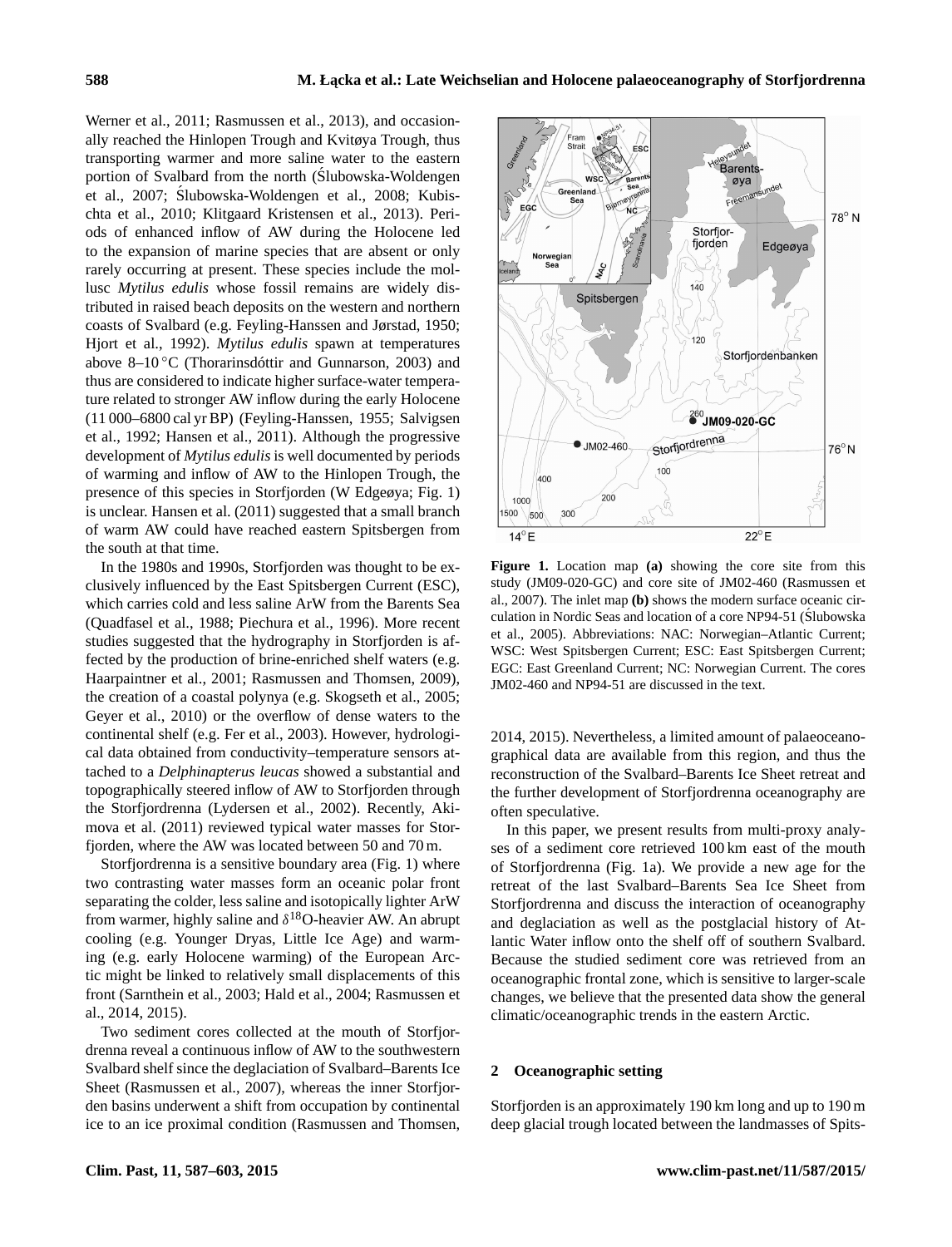bergen to the west, Edgeøya and Barentsøya to the east, and the shallow Storfjordenbanken to the southeast (Fig. 1a). It is not a fjord sensu stricto because the sounds of Heleysundet and Freemansundet to the north and northeast, respectively, connect the head of Storfjorden to the northwestern Barents Sea. A sill of 120 m depth crosses the mouth of Storfjorden. The 254 km long Storfjordrenna, a continuation of the trough that extends towards the shelf break, is located beyond this sill. The bottom depth along the trough axis varies between 150 and 420 m (Pedrosa et al., 2011).

The water column of Storfjorden and Storfjordrenna is composed of two main water masses transported with currents from the east and south and mixed waters that are formed locally (Table 1 after Skogseth et al., 2005). Warm and saline AW enters Storfjordrenna in a cyclonic manner (Schauer, 1995; Fer et al., 2003), flowing into the trough parallel to its southern margin and flowing towards the trough mouth along its northern slope. The AW occurs between 50 and 70 m in Storfjorden and extends to a depth of 200 m in Storfjordrenna (Akimova et al., 2011). The origin of AW entering Storfjordrenna is an eastward branch of the North Atlantic Current (NAC) following the topography of the Barents Sea Shelf Break. However, approximately 50 % of the AW flowing northward also penetrates into Bjørnøyrenna (Smedsrud et al., 2013; for location, see Fig. 1). The AW in Storfjordrenna is cooler and fresher than in Bjørnøyrenna as an effect of the distance and mixing processes (O'Dwyer et al., 2001). The AW may occasionally propagate even further east of Svalbard, where it fills depressions below 180 m (Schauer, 1995). Relatively cold ArW is transported to Storfjorden and Storfjordrenna by the ESC. The ESC enters the fjord through the tidally influenced sounds of Heleysundet and Freemansundet in the north and northeast (Norges Sjøkartverk, 1988) as well as from the southeast with a coastal current flowing near Edgøya (Loeng, 1991). The AW and ArW mix to form Transformed Atlantic Water (TAW), which dominates on the shelf off of West Spitsbergen (Svendsen et al., 2002; Table 1). Dense, brine-enriched Shelf Water (BSW) in Storfjorden is produced through high polynya activity and results from intense formation of sea-ice (Haarpaintner et al., 2001; Skogseth et al., 2004, 2005). The BSW fills the fjord to the top of the sill (120 m) and initiates a gravity-driven overflow (Quadfasel et al., 1988; Schauer, 1995; Schauer and Fahrbach, 1999; Fer et al., 2003, 2004; Skogseth et al., 2005). The BSW is characterised by a salinity value greater than 34.8 and a temperature at or slightly above the freezing point (Table 1). Surface Water (SW) in the upper 50 m is cold and fresh during the autumn and warm and fresh during the summer due to ice melting. In winter, the water column in Storfjorden is homogenised due to wind and tidal mixing and is considered to have a temperature close to the freezing point (Skogseth et al., 2005).

**Table 1.** Water mass characteristics in Storfjorden and Storfjordrenna (Skogseth et al., 2005, modified). The two main water masses are in bold.

| Water mass names                 | Water mass<br>characteristics |               |  |
|----------------------------------|-------------------------------|---------------|--|
|                                  | Temperature<br>$(^{\circ}C)$  | Salinity      |  |
| <b>Atlantic Water (AW)</b>       | >3.0                          | >34.95        |  |
| <b>Arctic Water (ArW)</b>        | -0.0                          | $34.3 - 34.8$ |  |
| Brine-enriched Shelf Water (BSW) | $\le -1.5$                    | > 34.8        |  |
| Surface Water (SW)               | > 0.0                         | < 34.4        |  |
| Transformed Atlantic Water (TAW) | > 0.0                         | > 34.8        |  |

#### **3 Materials and methods**

Multi-proxy analyses of the gravity core JM09-020-GC provided the foundation for this study. The core was retrieved with R/V *Jan Mayen* (University of Tromsø – The Arctic University of Norway, UiT) in November 2009 from the Storfjordrenna (76°31489' N, 19°69957' E) at a bottom depth of 253 m (Fig. 1a). The coring site was located in an area above the continuous presence of BSW and was selected after an echo-acoustic investigation to identify the greatest possible area of flat bottom with a minimum disturbance of sediments. Conductivity–temperature–depth (CTD) measurements were performed prior to coring (Fig. 2a) and in summer 2013 (Fig. 2b).

Prior to sediment core opening, the magnetic susceptibility (MS) was measured using a loop sensor installed on a GEOTEK Multi Sensor Core Logger at the Department of Geology, UiT. Core sections were stored in the laboratory for one day prior to measurements, thus allowing the sediments to adjust to room temperature and avoiding measurement errors related to temperature changes (Weber et al., 1997). The X-radiographs and digital images were collected from half of the core to define the sedimentary and biogenic structures. The sediment colour was defined according to the Munsell Soil Color Charts (Munsell Products, 2009). Qualitative element geochemical measurements were performed with an Avaatech X-ray fluorescence (XRF) core scanner using the following settings:  $10 \text{ kV}$ ,  $1000 \mu\text{A}$ ,  $10 \text{ s}$  measuring time, and no filter. Both core halves were subsequently cut into 1 cm slices and transported to the Institute of Oceanology at the Polish Academy of Sciences in Sopot for further analyses.

Sediment samples for foraminiferal analyses were freezedried, weighed, and wet sieved using sieves with mesh sizes of 500 and 100 µm. The residues were dried, weighed again and subsequently split on a dry micro-splitter. Where possible, at least 300 specimens of foraminifera were counted in every 5 cm of sediment. Species identification under a binocular microscope (Nikon SMZ1500) was supported using the classification of Loeblich and Tappan (1987), with few exceptions, and percentages of the eight indicator species were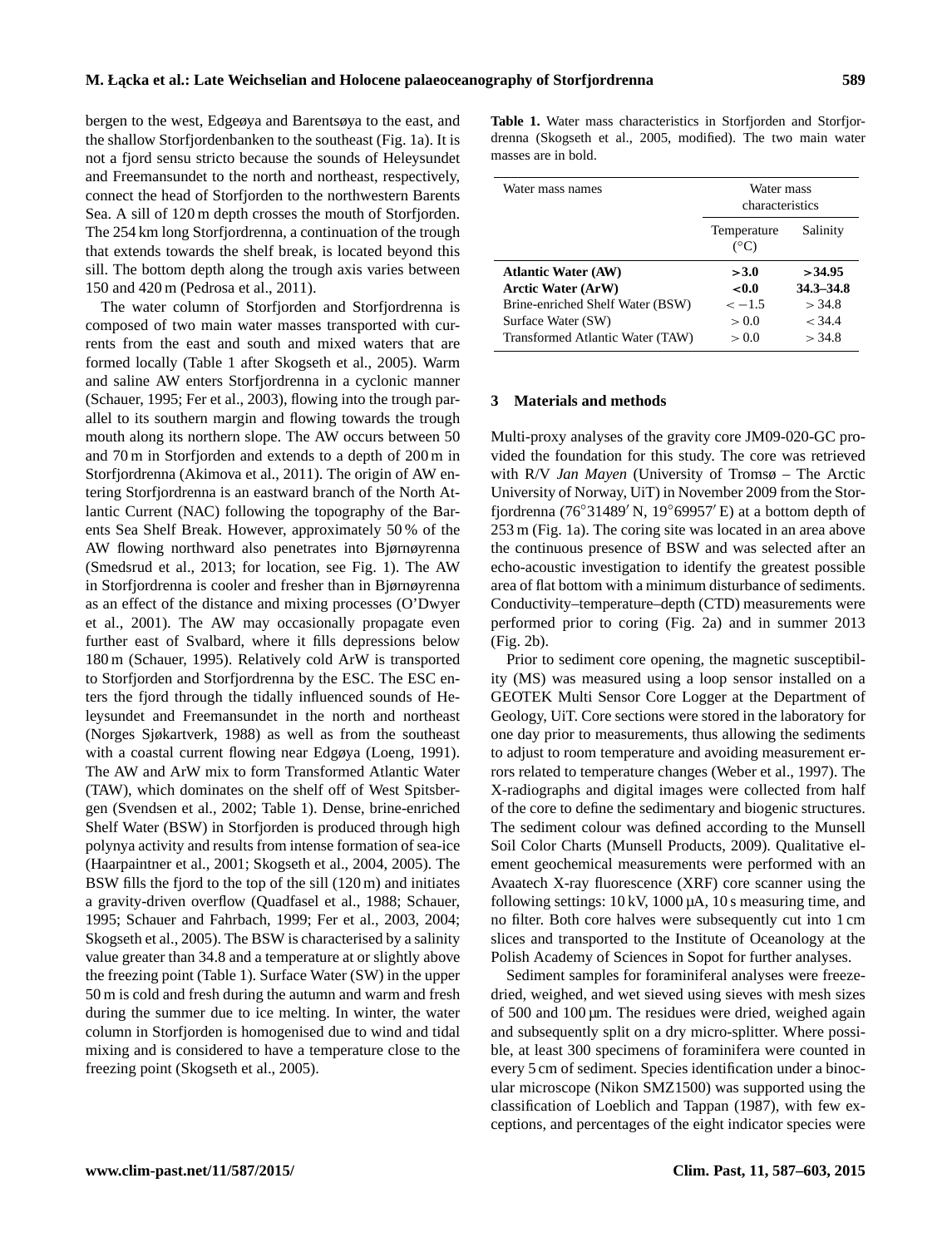applied. The number of species per sample and Shannon– Wiener index were calculated using the program Primer 6. The benthic foraminiferal abundance and ice-rafted debris (IRD; grains  $> 500 \,\mu m$ ) were counted under a stereomicroscope and expressed as flux values (number of specimens/grains cm<sup>-2</sup> ka<sup>-1</sup>) using the bulk sediment density and sediment accumulation rate.

Stable oxygen and carbon isotope compositions of tests of the infaunal foraminifer species *Elphidium excavatum* f. *clavata* were determined at the Department of Geological Sciences, University of Florida (Florida, USA). All values are calibrated to the Pee Dee Belemnite (PDB) scale and corrected for ice volume changes. In our study, we discuss the  $\delta^{18}$ O and  $\delta^{13}$ C record as a relative measure for changes in the water mass characteristics (temperature–salinity) and/or the supply of meltwater/freshwater to the area. Moreover, no reliable vital effect correction has been created for *E. excavatum* f. *clavata* (Bauch et al., 2004; Slubowska-Woldengen ´ et al., 2007), and therefore we did not correct the isotopic values for vital effect.

Grain size  $(< 2 \,\text{mm})$  analyses were performed every 1 cm using a Malvern Mastersizer 2000 laser particle analyser and presented as volume percent. To examine the relative variability in the near-bottom currents, the mean grain-size distribution of the  $<$  63 µm fraction was calculated to avoid the effect of ice-rafted coarse fraction. The mean grain size was calculated using the program GRADISTAT 8.0 according to the geometric method of moments (Blott and Pye, 2001).

The chronology for this study is based on high-precision AMS <sup>14</sup>C measurements of fragments from nine calcareous bivalve shells. Measurements were performed in the Poznań Radiocarbon Laboratory, which is equipped with a 1.5 SDH-Pelletron Model "Compact Carbon AMS" (Czernik and Goslar, 2001; Goslar et al., 2004). The surface layer of shells was scraped off to avoid contamination with younger carbonate encrustation. The AMS  $^{14}$ C dates were converted into calibrated ages using the calibration program CALIB 6.1 (Stuiver and Reimer, 1993; Stuiver et al., 2005) and the Marine13 calibration curve (Reimer et al., 2013). The difference  $\Delta R$  in reservoir age correction of the model ocean and region of Svalbard was reported by Mangerud et al. (2006) as  $105 \pm 24$  or  $111 \pm 35$ , and we used the first value. The calibrated ages are presented in Table 2. It should be noted that the reservoir age is based on a few data points from western Spitsbergen, and the age may be different for the eastern coast. However, no data are available from the latter region.

#### **4 Results**

## **4.1 Modern hydrology**

In November 2009, the SW at the coring site (upper  $\sim$  27 m) had already cooled (1.24  $°C$ ; Fig. 2a); however, its salinity was still low (34.24). Transformed AW was observed in the



**Figure 2.** Temperature and salinity versus depth, measured on 5 November 2009 **(a)** and on 13 August 2013 **(b)** at the site of core JM09-020GC. SW: Surface Water, TAW: Transformed Atlantic Water, BSW: Brine-enriched Shelf Water.

layer between 60 and 160 m. The lowermost portion of the water column shows evidence of gradual cooling that reached a minimum temperature of 0.76 ◦C near the bottom. The lack of BSW at the bottom indicates gradual water mixing during summer and fall. In August 2013, the SW had a slightly lower salinity, but the temperature was ∼ 5 ◦C higher than in November 2009 (Fig. 2b). The TAW occupied the same depths as in 2009. However, an almost 50 m thick layer of BSW was present close to the seafloor.

#### **4.2 Age model**

The <sup>14</sup>C ages and calibrated ages are reported in Table 2. The calibration gives an age distribution and not a single value; thus, the 2-sigma range is presented, and Fig. 3 shows the age probability distribution curves. The ages of the samples generally increase with sediment depth except in the case of one sample, namely St 20A 39, which provided an older age than the sample below. That shell was most likely re-deposited and thus was not used for the age model. However, because all of the samples used for dating were shell fragments, it must be noted that it is possible that more samples could be subjected to re-deposition, but based on the available data, it is not possible to confirm. The age model is based on the assumption of linear sediment accumulation rates between data points. The highest probability peaks from the calibrated age ranges were used as input values for the model. For the lowermost and uppermost regions of the core, we adopted sediment accumulation rates for the neighbouring region. It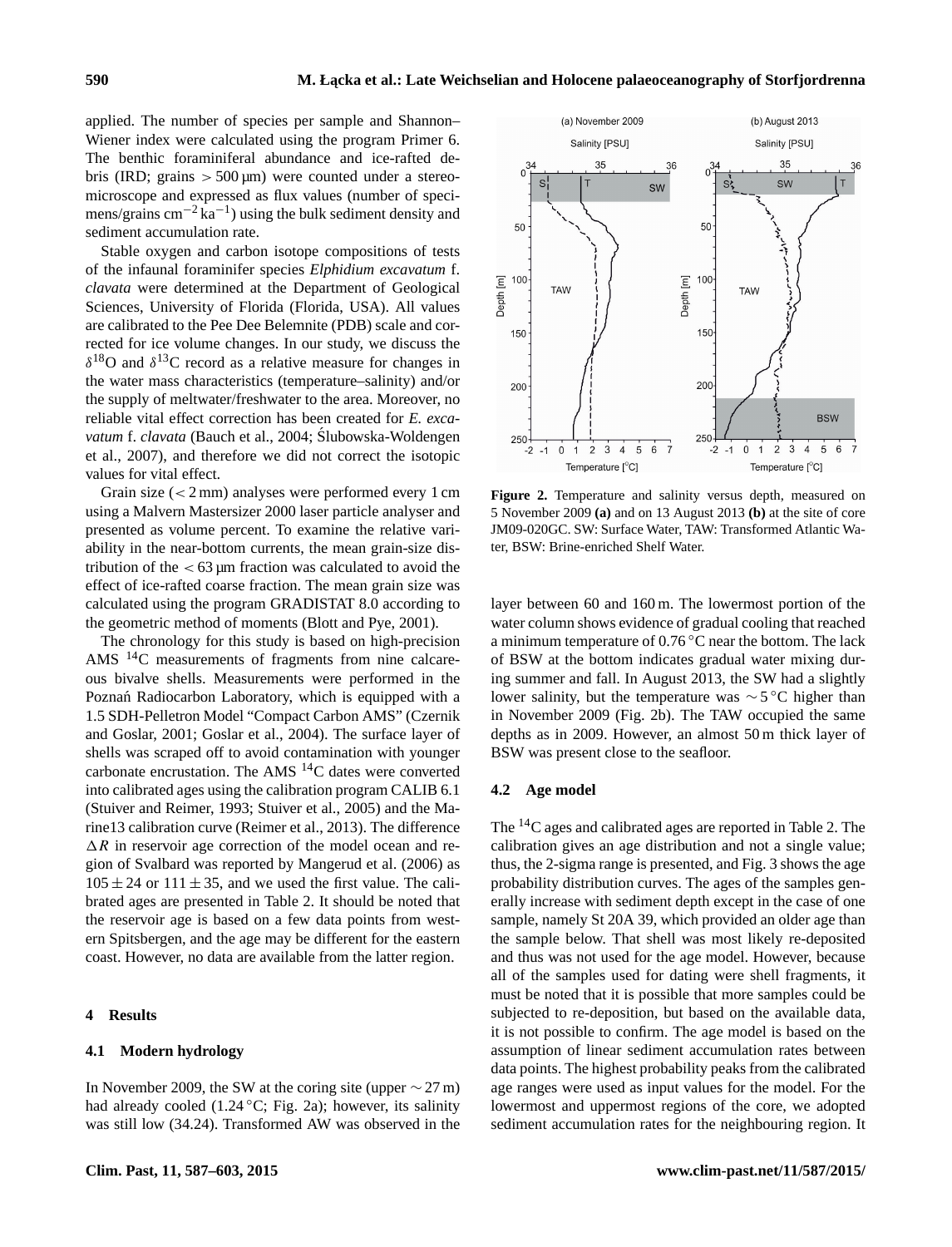| Sample No         | Depth<br>(cm) | Lab No    | Raw AMS $^{14}$ C<br>BP | Calibrated years<br>$BP \pm 2\sigma$ | Cal yr BP<br>used in<br>age model | Dated material          |
|-------------------|---------------|-----------|-------------------------|--------------------------------------|-----------------------------------|-------------------------|
| St $20A$ 5/6      | 5.            | Poz-46955 | $1835 \pm 30$           | 1200-1365                            | 1285                              | Ciliatocardium ciliatum |
| St 20A 39         | 38.5          | Poz-46957 | $2755 \pm 30$           | 2245-2470                            | Not used                          | Astarte crenata         |
| St 20 78/79       | 78            | Poz-46958 | $2735 \pm 30$           | 2177-2429                            | 2320                              | Astarte crenata         |
| St 20 110         | 109.5         | Poz-46959 | $3450 \pm 30$           | 3079-3323                            | 3220                              | Astarte crenata         |
| St 20 142         | 141.5         | Poz-46961 | $6580 \pm 40$           | 6850-7133                            | 6970                              | Astarte crenata         |
| St 20A 152        | 151.5         | Poz-46962 | $7790 \pm 40$           | 8018-8277                            | 8160                              | Astarte crenata         |
| St 20 157         | 156.5         | Poz-46963 | $8610 \pm 50$           | 8989-9288                            | 9120                              | Bathyarca glacialis     |
| St 20 251/252/253 | 252           | Poz-46964 | $10\,200 \pm 60$        | 10895-11223                          | 11230                             | <i>Thracia</i> sp.      |
| St 20 396         | 395.5         | Poz-46965 | $12570 \pm 60$          | 13780-14114                          | 13950                             | Bivalvia shell          |

Table 2. AMS <sup>14</sup>C dates and calibrated ages.



**Figure 3.** Age–depth relationship for JM09-020-GC based on eight AMS <sup>14</sup>C calibrated ages with 2-sigma age probability distribution curves. The chronology is established by linear interpolation between the calibrated ages.

is common to observe the loss of the sediment surface layer during coring with heavy gravity cores. In the case of core JM09-020-GC, it is likely that at least the top 40 cm of sediments were lost during coring. This conclusion is supported by analysis of a box corer collected prior to coring (Łącka et al., 2015). The extrapolated age model for the sediment surface is therefore 1200 cal yr BP.

#### **4.3 Sedimentological and geochemical parameters**

The core JM09-020-GC is 426 cm long and consists of four lithological units: L1 (bottom of the core to 370 cm; > 13 450 cal yr BP), L2 (370–272 cm; ∼ 13 450 to ∼ 11 500 cal yr BP), L3 (272–113 cm; ∼ 11 500 to  $\sim$  3600 cal yr BP) and L4 (113 cm to core top;  $\sim$  3600 to ∼ 1200 cal yr BP). The lithological log was created based on the X-radiographs, grain-size analysis data and foraminiferal flux (Fig. 4). Grains  $> 2$  mm are referred to as "clasts" and are marked in the lithological logs as individual features.

Unit L1 consists of compacted massive dark grey (5Y 4/1) sandy mud with various amounts of clasts. Bioturbation and foraminifera were generally absent. However, one shell fragment was found at approximately 395 cm.

Unit L2 contains massive dark grey (5Y 4/1) sandy mud with an amount of coarser material and generally lower amounts of clasts than unit L1. The mean grain size ( $<$  63  $\mu$ m) ranged from 7 to 10  $\mu$ m. The highest IRD flux and Fe/Ca ratio for the entire core occur in this unit. The mass accumulation rate (MAR) is  $0.043$  g cm<sup>-2</sup> yr<sup>-1</sup>. The first signs of bioturbation occur in this unit, and the flux of foraminifera increases rapidly up to  $\sim$  5700 individuals cm<sup>-2</sup> ka<sup>-1</sup> (Fig. 4).

The unit L3 is composed of massive dark olive grey mud (5Y 3/2) and is characterised by decreasing MAR values (0.019– 0.002  $g \text{ cm}^{-2} \text{ yr}^{-1}$ ), moderate sand content and clearly increasing mean grain size  $(< 63 \,\mu m$ ). The IRD flux is low, and the  $Fe/Ca$  ratio decreases gradually until ca. 9200 cal yr BP and remains low (between 3 and 4; Fig. 4) Continuous bioturbation and variable foraminiferal fluxes are observed, with maxima in the intervals 9000–8000 and 6000–5500 cal yr BP.

The uppermost unit L4 is primarily composed of the same material as the underlying unit, i.e. massive dark olive grey mud (5Y 3/2). However, the sand content is occasionally higher. The MAR increases to 0.024 g cm<sup>-2</sup> yr<sup>-1</sup>. The mean grain size  $(< 63 \,\text{\ensuremath{\mu}m})$  throughout this interval is even higher than that in L3 and reaches up to  $15 \mu m$ ; the Fe/Ca ratio is increasing. The bioturbation continues, numerous shell fragments are present, and the foraminifera flux reaches high values throughout the entire unit.

#### **4.4 Foraminiferal fauna**

A total of 54 calcareous and six agglutinated species were identified. The foraminiferal assemblages were dominated by calcareous fauna. Agglutinated species occurred only in 14 sediment samples, and their abundance did not exceed 4 %. The only exception is the sample dated to ca. 11 350 cal yr BP (262.5 cm depth) with 25 % of agglutinated foraminiferal fauna. However, in this sample, the total foraminifera abundance was low  $(13 \text{ specimens g}^{-1} \text{ sediment})$ . In general, species richness, number of agglutinated foraminifera, and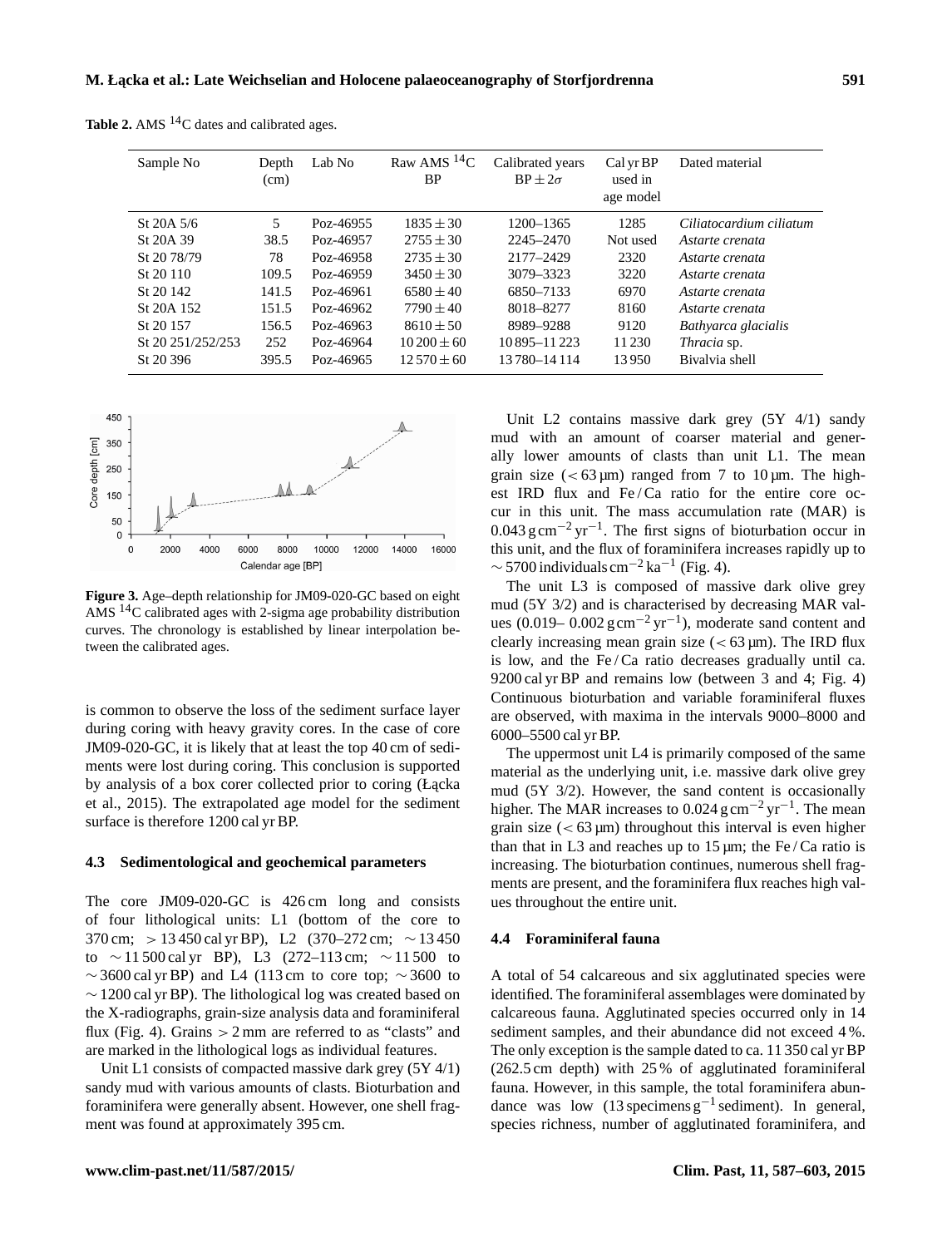

Figure 4. Lithological log of core JM09-020GC. Lithology, <sup>14</sup>C dates, occurrence of bioturbation, mass accumulation rates, mean grain size in the range of 0–63 µm, sand content, ice-rafted debris flux, magnetic susceptibility, foraminifera flux as well as Fe / Ca ratio and water content. The results are presented with lithostratigraphic units (L1–L4), versus calendar years (cal kyr BP) and core depth (cm).

rare and fragile species increase towards the top of the core. Benthic foraminiferal fauna is dominated by *Elphidium excavatum* f. *clavata*, *Cassidulina reniforme*, *Nonionellina labradorica*, *Melonis barleeanum*, *Islandiella* spp. (*Islandiella norcrossi*/*Islandiella helenae*) and *Cibicides lobatulus*. Percentages of *E. excavatum* f. *clavata* show an inverse relationship to *C. reniforme* with the almost constant dominance of the latter species in the periods ∼ 12 450 to ∼ 12 000 cal yr BP and  $\sim$  9600 to  $\sim$  2800 cal yr BP (Fig. 5). Planktonic foraminifera are represented by three species: *Neogloboquadrina pachyderma* (sinistral), *Neogloboquadrina pachyderma* (dextral) and *Turborotalita quinqueloba*. However, the two latter species are quite rare. In general, the abundance of planktonic fauna is low in the older portions of the core and slightly increases at approximately 10 000 cal yr BP, reaching maximum values ca. 2000 cal yr BP (Fig. 5).

Based on the most significant changes in the foraminiferal species abundances, species diversity, and  $\delta^{18}$ O and  $\delta^{13}$ C in *E. excavatum* f. *clavata* tests, the core was divided into four

foraminiferal zones F1–F4: ∼ 13 450–11 500 cal yr BP (F1); 11 500–9200 cal yr BP (F2); 9200–3600 cal yr BP (F3); and 3600–1200 cal yr BP (F4) (Fig. 5). The zones correspond to lithological divisions. The age of unit F4 is the same as L4, units F3 and F2 correspond to L3, and unit F1 is linked to unit L2. In unit L1, foraminifera are rare to absent.

Zone F1 is dominated by the opportunistic *E. excavatum* f. *clavata* and *C. reniforme*. The latter species dominates more than *E. excavatum* f. *clavata* between 12 250 and 11 950 cal yr BP. High percentages of *C. lobatulus* (up to 57 %) and *Astrononion gallowayi* (up to 2.5 %) occur occasionally. The planktonic foraminifera flux was low at the beginning of this section (mean value of nine specimens cm−<sup>2</sup> ka−<sup>1</sup> ) and completely disappeared for nearly 1500 years from approximately 11 500 cal yr BP (Fig. 5). The species richness and the Shannon–Wiener index show low biodiversity compared with the upper portion of the core (mean values of 8 and 1.26, respectively). Furthermore, maxima of  $\delta^{18}$ O and  $\delta^{13}$ C occur in this interval.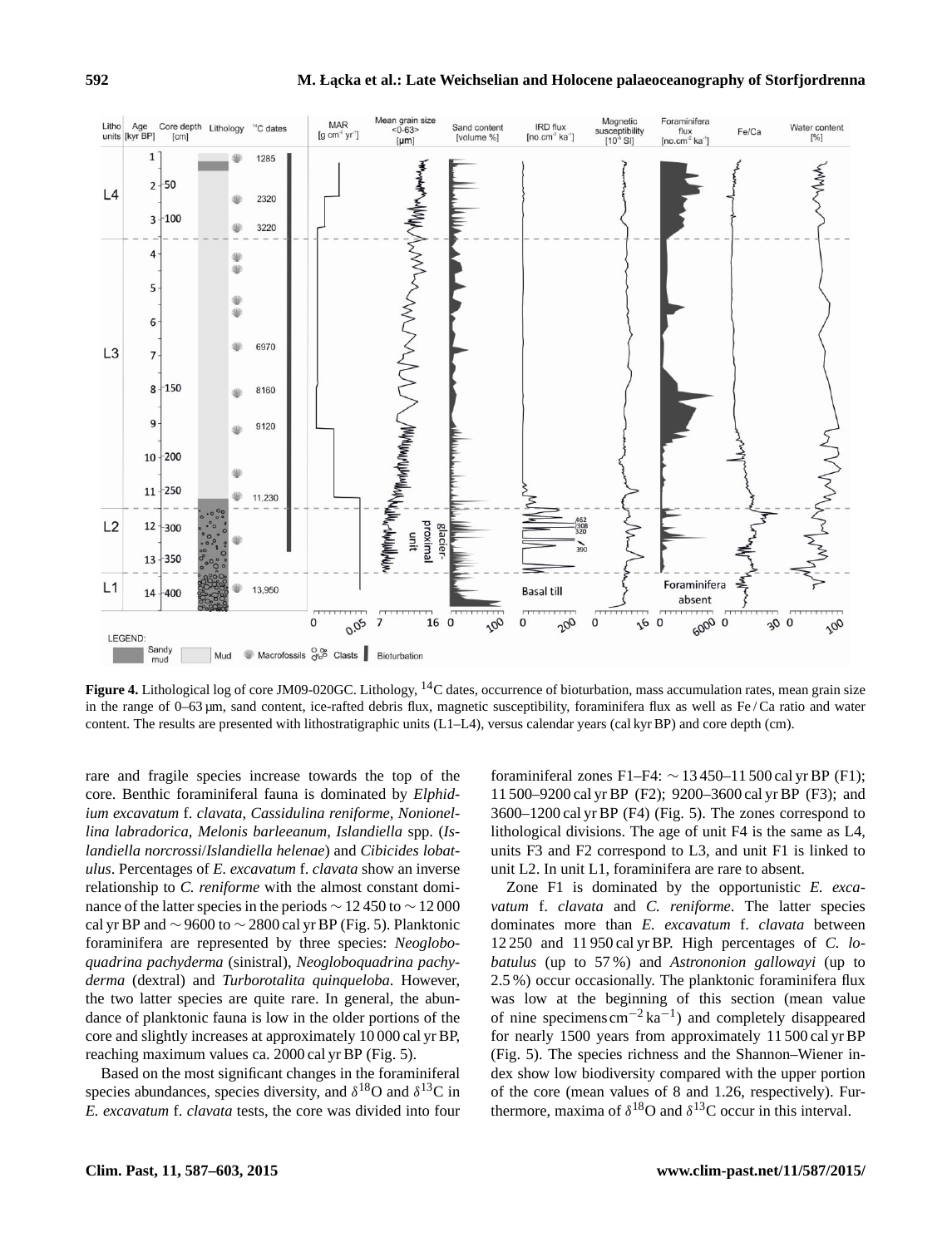

**Figure 5.** Percentage distributions (upper scale; black line) of the most dominant benthic species, fluxes (no. cm<sup>-2</sup> ka<sup>-1</sup>; bottom scale; grey shading) of benthic and planktonic foraminiferal species, diversity parameters (species richness and Shannon–Wiener index) and stable oxygen and carbon isotope data ( $\delta^{18}O$  and  $\delta^{13}C$ ) plotted versus thousands of calendar years with indicated foraminiferal zonation (zones F1–F4) and lithostratigraphic units (L1–L4). Foraminiferal taxa are grouped based on their ecological tolerances described in the text.

In zone F2, the contribution of *E. excavatum* f. *clavata* and *C. reniforme* is slightly lower, and *N. labradorica* becomes the most abundant species (Fig. 5). There is also an increase in *Islandiella* spp. percentage. Planktonic foraminifera appeared again ca. 10 000 cal yr BP. Biodiversity significantly increased, and  $\delta^{18}$ O reached its minimum value of 2.61 ‰ vs. Vienna Pee Dee Belemnite at approximately 10 000 cal yr BP.

Zone F3 is characterised by the minimum mass accumulation rates of sediment and consequent low temporal resolution. *C. reniforme* dominates over *E. excavatum* f. *clavata* throughout. *M. barleeanum* has its maximum abundance in this zone, and *N. labradorica* is abundant in the lower portions of this zone, decreasing at approximately 7000 cal yr BP. *Islandiella* spp. increases upcore. Planktonic foraminifera occur in the entire zone, and the fluxes are higher than those of previous units (Fig. 5). Biodiversity remains high in this zone, and  $\delta^{18}$ O and  $\delta^{13}$ C remain generally stable; however, marked peaks occurred at approximately 6800, 6500 and 5700 cal yr BP, respectively.

A consistently high foraminiferal flux of up to  $\sim$  4900 specimens cm<sup>-2</sup> ka<sup>-1</sup> characterises zone F4. The fluxes of *Islandiella* spp. and *Buccella* spp. increase significantly, and from 2850 cal yr BP, *Islandiella* spp. dominated the assemblage with *E.excavatum* f. *clavata*. Additionally, the fluxes of *C. lobatulus* and *A. gallowayi* increase; however, their abundances are lower than those of zone F2. A maximum abundance of planktonic foraminifera occurs in this unit. Foraminifera biodiversity continues to increase towards the core top (up to 2.33; Fig. 5), and  $\delta^{18}O$ and  $\delta^{13}$ C increase slightly with numerous fluctuations.

#### **5 Discussion**

The European Arctic includes continental slope strongly influenced by northward flowing Atlantic water and large shelf of the Barents Sea characterised by less saline and colder water. The available broad range of studies concerning palaeoceanography of the European Arctic focus on its marginal sites: westernmost (e.g. Rasmussen et al., 2007; Eldevik et al., 2014; Sternal et al., 2014), northern (Wollenburg et al., 2004; Klitgaard Kristensen et al., 2013) and eastern (Polyak and Solheim, 1994), while the border zone lying between the slope of continental shelf and central Barents Sea is poorly studied. The lack of well-defined and sufficiently complete palaeoceanographic record containing the signal from both of these environments encouraged the authors to study a sediment core retrieved inside Storfjordrenna, especially in the light of current hydrological changes in this area (e.g. Lydersen et al., 2002; Skogseth et al., 2005; Akimova et al., 2011). This location should present the general trends in the eastern Arctic, including Svalbard glacier activities, pack-ice in the Arctic Ocean and North Atlantic water circulation, moreover it avoids the local (fjordic) condition. We decided to discuss the presented record chronologically as a postglacial interplay between two hydrological regimes. Based on the most pronounced changes in sedimentological and foraminiferal data as well as comparisons with previous studies from adjacent areas, we distinguish five units in the studied core: a subglacial unit  $(> 13450 \text{ cal yr BP})$ , a glacier-proximal unit (13 450–11,500 cal yr BP), a glaciomarine unit I (11 500–9200 cal yr BP), a glaciomarine unit II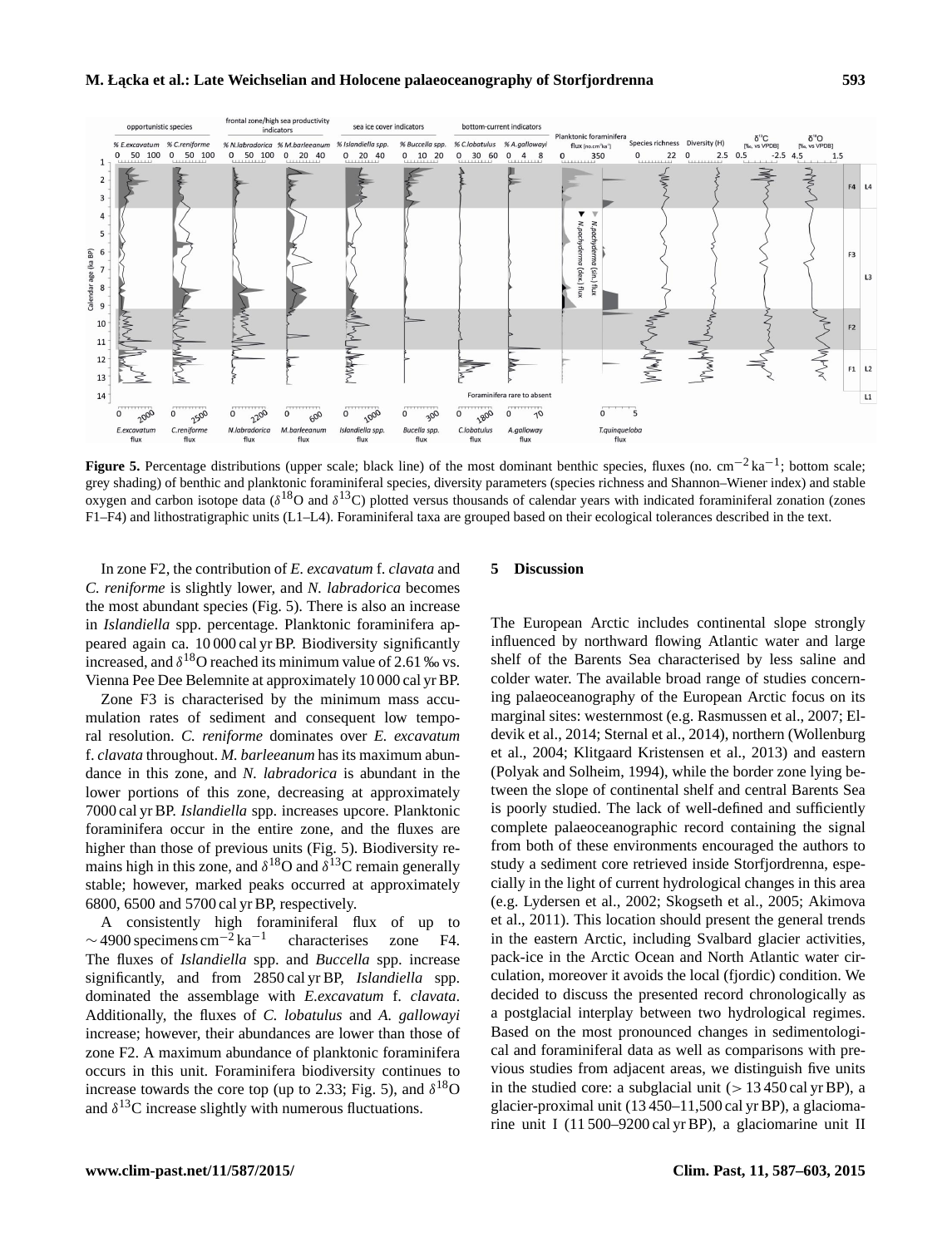(9200–3600 cal yr BP) and a glaciomarine unit III (3600– 1200 cal yr BP).

# **5.1 Subglacial unit (** > **13 450 cal yr BP)**

The lowermost unit L1 (Fig. 4) was significantly coarser, more compacted and devoid of foraminifera, which indicates that it is likely of subglacial origin. During the late Weichselian Glacial Maximum, Storfjorden and Storfjordrenna were covered by an ice stream that drained the Svalbard–Barents Ice Sheet (SBIS; e.g. Ottesen et al., 2005). The SBIS deglaciation occurred as a response to the sealevel rise and increased mean annual temperature (Siegert and Dowdeswell, 2002). Rasmussen et al. (2007) noted that the outer portion of Storfjordrenna (389 m depth; Fig. 1a) was deglaciated prior to 19 700 cal yr BP. The bivalve shell fragment from 395.5 cm in our core suggests that the centre portion of Storfjordrenna was ice-free before ∼ 13 950 cal yr BP. This observation indicates that the  $\sim$  100 km long retreat of the grounding line from the shelf break to the central portion of Storfjordrenna occurred over approximately 5700 years. The deglaciation of the inner Storfjorden basin occurred ca. 11 700 cal yr BP (Rasmussen and Thomsen, 2014), whereas the coasts of the east Storfjorden islands, Barentsøya and Edgeøya, which are located over 100 km north from the coring site, occurred some 500 years later, i.e. 11 200 cal yr BP (recalibrated after Landvik et al., 1995). Siegert and Dowdeswell (2002) noted that during the Bølling–Allerød warming (ca. 14 700– 12 700 cal yr BP), certain of the deeper bathymetric troughs (e.g. Bjørnøyrenna) had deglaciated first, and large embayments of ice formed around them. It is likely that Storfjordrenna was one of such embayments at that time. Our data are in agreement with ice stream retreat dynamics presented by Rüther et al. (2012) and refine the recent models of the Barents Sea deglaciation (e.g. Winsborrow et al., 2010; Hormes et al., 2013; Andreassen et al., 2014).

# **5.2 Glacier-proximal unit (13 450–11 500 cal yr BP)**

The transition from a subglacial to glaciomarine setting is observed as a distinct change in sediment colour, several peaks of IRD, a decreased amount of clasts and the appearance of foraminifera. The sediment accumulation rate  $(0.043 \text{ g cm}^{-2} \text{ yr}^{-1})$  was of the same order of magnitude as that of the modern proximal and central regions of the West Spitsbergen fjords (see Szczuciński et al., 2009 for a review). Textural and compositional analyses of L2 recorded a bimodal grain-size distribution and low abundance of microfossils, suggesting that deposition during the deglaciation occurred due to suspension settling from sedimentladen plumes and ice rafting (Lucchi et al., 2013; Witus et al., 2014). This unit in our core is limited to  $\sim$  60 cm and is characterised by a lack of bioturbation in its lower portion.

The high flux of IRD is supported by the high Fe / Ca ratio and the depleted  $\delta^{18}$ O values correlate well with the abundance of *C. lobatulus* and *A. gallowayi* (Figs. 4 and 5), two species connected with high-energy environments (Østby and Nagy, 1982), thus indicating that the coring site was likely located proximal to one or several ice fronts during the time of deposition of this unit.

During an early phase of the deglaciation of Storfjorden, the East Spitsbergen Current was still not active because the ice sheet grounded between Svalbardbanken and Storfjordbanken blocked the passage between eastern and western Svalbard (Rasmussen et al., 2007; Hormes et al., 2013). Thus, the first foraminiferal propagules (juvenile forms) were transported by sea currents (Alve and Goldstein, 2010) from the south and west and settled on the seafloor that was exposed after the retreat of grounded ice. The proximal glaciomarine environment affected the foraminiferal assemblages and resulted in low species richness, biodiversity and low foraminiferal abundance. Consequently, foraminifera assemblages became dominated by fauna typical of the glacier proximal settings: *E. excavatum* f. *clavata*, *C. reniforme* and *Islandiella* spp. (e.g. Vilks, 1981; Osterman and Nelson, 1989; Polyak and Mikhailov, 1996; Hald and Korsun, 1997). The dominance of *E. excavatum* f. *clavata* confirms the proximity to the ice sheet, decreased salinity and high water turbidity (e.g. Steinsund, 1994; Korsun and Hald, 1998; Włodarska-Kowalczuk et al., 2013).

The upper portion of unit L2 (ca. 12 800–11 500 cal yr BP) spans the Younger Dryas (YD) stadial. Records of marine sediments from Nordic and Barents Seas (e.g. Rasmussen et al., 2007; Slubowska-Woldengen et al., 2007, 2008; Zamelczyk et al., 2012; Groot et al., 2014) as well as δ <sup>18</sup>O records from Greenland ice cores (e.g. Dansgaard et al., 1993; Grootes et al., 1993; Mayewski et al., 1993; Alley, 2000) show that the YD was characterised by a rapid and short-term temperature decrease. This event was likely driven by the weakened North Atlantic Meridional Overturning Circulation, a result of the Lake Agassiz outburst (e.g. Gildor and Tziperman, 2001; Jennings et al., 2006; Murton et al., 2010; Cronin et al., 2012) or the interaction between the sea-ice and thermohaline water circulation (Broecker, 2006), which led to a reduction of AW transport to the north and a dominance of fresher Arctic Water. Our data show that the heavier  $\delta^{18}$ O values recorded, e.g. 12720 and 12 100 cal yr BP, correlate with reduced to absent IRD fluxes, whereas the peaks of lighter  $\delta^{18}O$ , e.g. 12450, 12150, and 11 780 cal yr BP, occurred synchronously with significant enhanced IRD fluxes (Fig. 6). The absence of IRD, occasionally for several decades, might reflect temporary polar conditions (Dowdeswell et al., 1998; Gilbert, 2000) characterised by the formation of perennial pack ice in Storfjorden that locked icebergs proximal to their calving fronts and prevented their movement over the coring site (Forwick and Vorren, 2009). Wollenburg et al. (2004) observed a decrease in palaeoproductivity on the northern Barents Sea margin be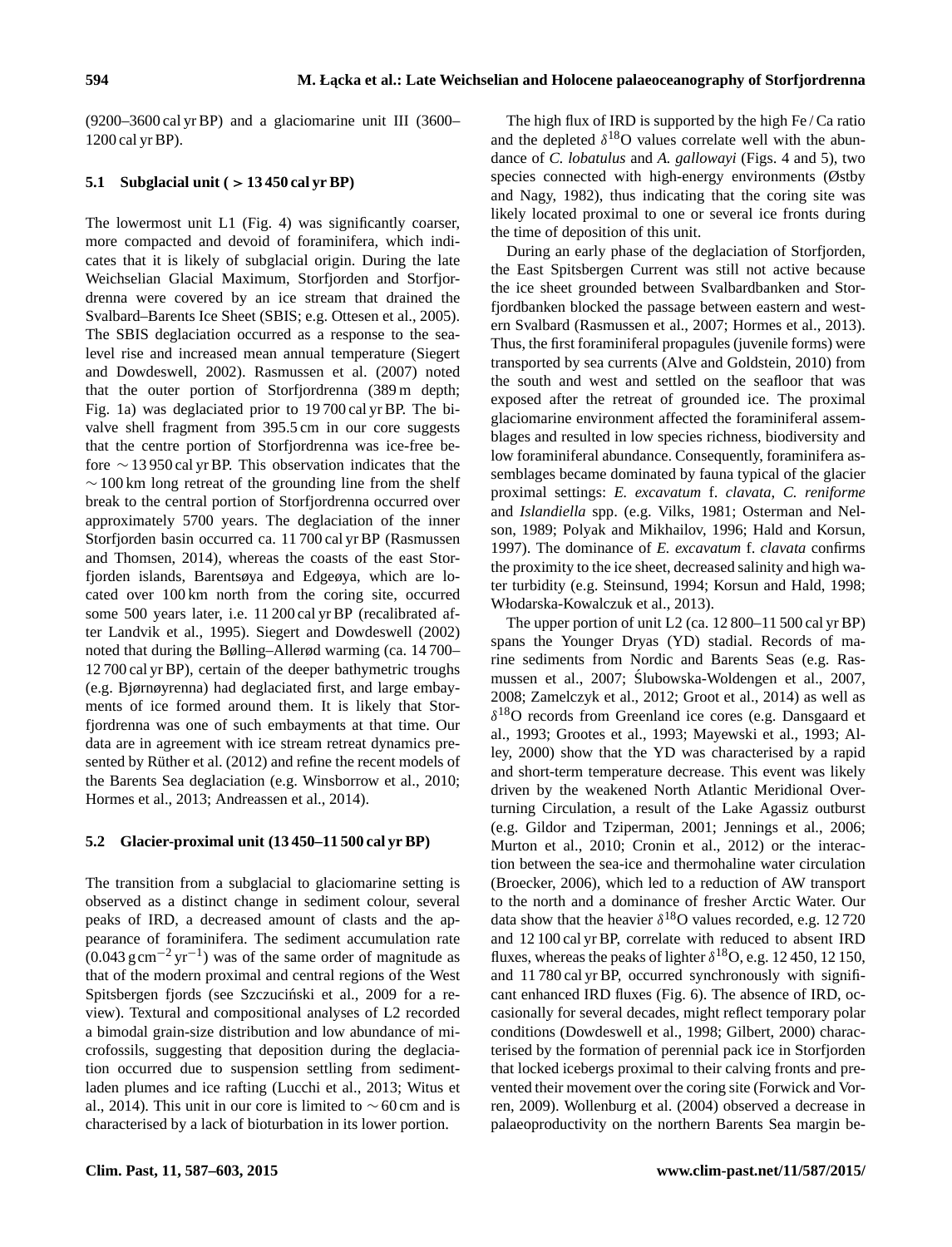tween 12 800 and 12 500 cal yr BP and the later palaeoproductivity peak at the termination of YD; they concluded that permanent sea-ice cover causes the decrease in sea productivity, whereas enhanced advection of Atlantic Water to the site might result in palaeoproductivity increase. Those periods of accelerated AW inflow resulted in massive iceberg rafting and delivery of IRD to Storfjordrenna, thus reflecting more sub-polar conditions. Hydrological variability during the Younger Dryas was previously noted in selected circum-North-Atlantic deep-water records (Bakke et al., 2009; Elmore and Wright, 2011 and references therein; Pearce et al., 2013). Moreover, oxygen stable isotope records from an ice-core GISP2 show certain warmer spells during that time (Stuiver et al., 1995), which coincides with higher ice rafting in Storfjordrenna (Fig. 6). Bakke et al. (2009) noted that the earlier portion of YD was colder and more stable, whereas the latter portion of this period was characterised by alternations between sea-ice cover and an influx of warmer and saltier North Atlantic waters. Our records show that during the late YD, the  $\delta^{18}$ O data were slightly shifted towards lighter values. Temporal resolution of our records does not allow for more detailed comparison with available data; nevertheless, they clearly indicate that the Younger Dryas was not uniformly cold and that at least a number of warmer spells occurred on eastern Svalbard.

We also conclude that the data on  $\delta^{18}O$  presented in Fig. 6 reflect temperature variations at the coring site according to the isotopically lighter ArW palaeotemperature model (Duplessy et al., 2005). Another explanation for the heavier  $\delta^{18}O$ periods during the YD could be the intermittent inflow of warmer AW; however, this is unlikely to cause the synchronous disappearance of IRD.

## **5.3 Glaciomarine unit I (early Holocene; 11 500–9200 cal yr BP)**

During the early Holocene, foraminiferal fauna, although low in abundance, were dominated by species related to the glaciomarine environment (*E. excavatum* and *C. reniforme*; Fig. 5). Increasing species richness and biodiversity of foraminifera point to amelioration of environmental conditions and a progressive increase in the distance to the glacier front (Korsun and Hald, 2000; Włodarska-Kowalczuk et al., 2013). The decrease of the Fe / Ca ratio is suggested to reflect increased the marine productivity and a reduced supply of terrigenous material (Croudace et al., 2006). The mean grain size ( $> 63 \mu m$ ; Fig. 4) indicates weaker bottom currents at the beginning of the early Holocene and stronger bottom currents at the end of this period, which might be related to the ongoing isostatic uplift of the land masses of Svalbard as well as the sea level rise (e.g. Forman et al., 2004; Taldenkova et al., 2012).

Significant fluctuations of  $\delta^{18}$ O and  $\delta^{13}$ C and increasing abundance of *N. labradorica* and *Islandiella* spp. suggest that Storfjordrenna was under the influence of various water



**Figure 6.** IRD flux (upper scale, grey shading) and oxygen stable isotopes records (bottom scale, black line) compared with oxygen stable isotope records from ice core GISP2 from Greenland during the Younger Dryas period (12 800–11 500 cal yr BP; Stuiver et al., 1995).

masses at this time (Fig. 5). Comparison of our  $\delta^{18}$ O records with records from the Storfjorden shelf (400 m depth; Rasmussen et al., 2007; Fig. 1a) and the northern shelf of Svalbard (400 m depth; Slubowska et al., 2005; Fig. 1b) shows ´ that all of the records are shifted towards lighter values in the early Holocene (Fig. 7a), and the record from our core shows the most depletion (from ca. 13 000 cal yr BP). We suggest that the records located on the western and northern shelf of Svalbard directly mirror the effect of warmer Atlantic Water inflow, whereas records from Storfjordrenna were under the influence of isotopically lighter Arctic Water from the Barents Sea (Duplessy et al., 2005). The shift from the Arctic Water domain to the Atlantic Water domain during the end of the early Holocene is also visible on a scatter plot of  $\delta^{13}$ C against  $\delta^{18}O$  (Fig. 7b). The results grouped to the left indicate Arctic Water domination, whereas the results grouped to the right show Atlantic Water domination.

According to Kaufman et al. (2004), the early Holocene is characterised by higher summer solar insolation at 60◦ N (10 % higher than today), leading to a reduction in sea-ice cover (Sarnthein et al., 2003). As ice cover decreased, additional solar energy was stored in summer and subsequently re-radiated during the winter (e.g. Gildor and Tziperman, 2001). This process accelerated the ice sheet melting, and eventually, its retreat towards the fjord heads (Forwick and Vorren, 2009; Jessen et al., 2010; Baeten et al., 2010). Our data suggest that the iceberg calving to Storfjordrenna was significantly reduced or may have even disappeared at ap-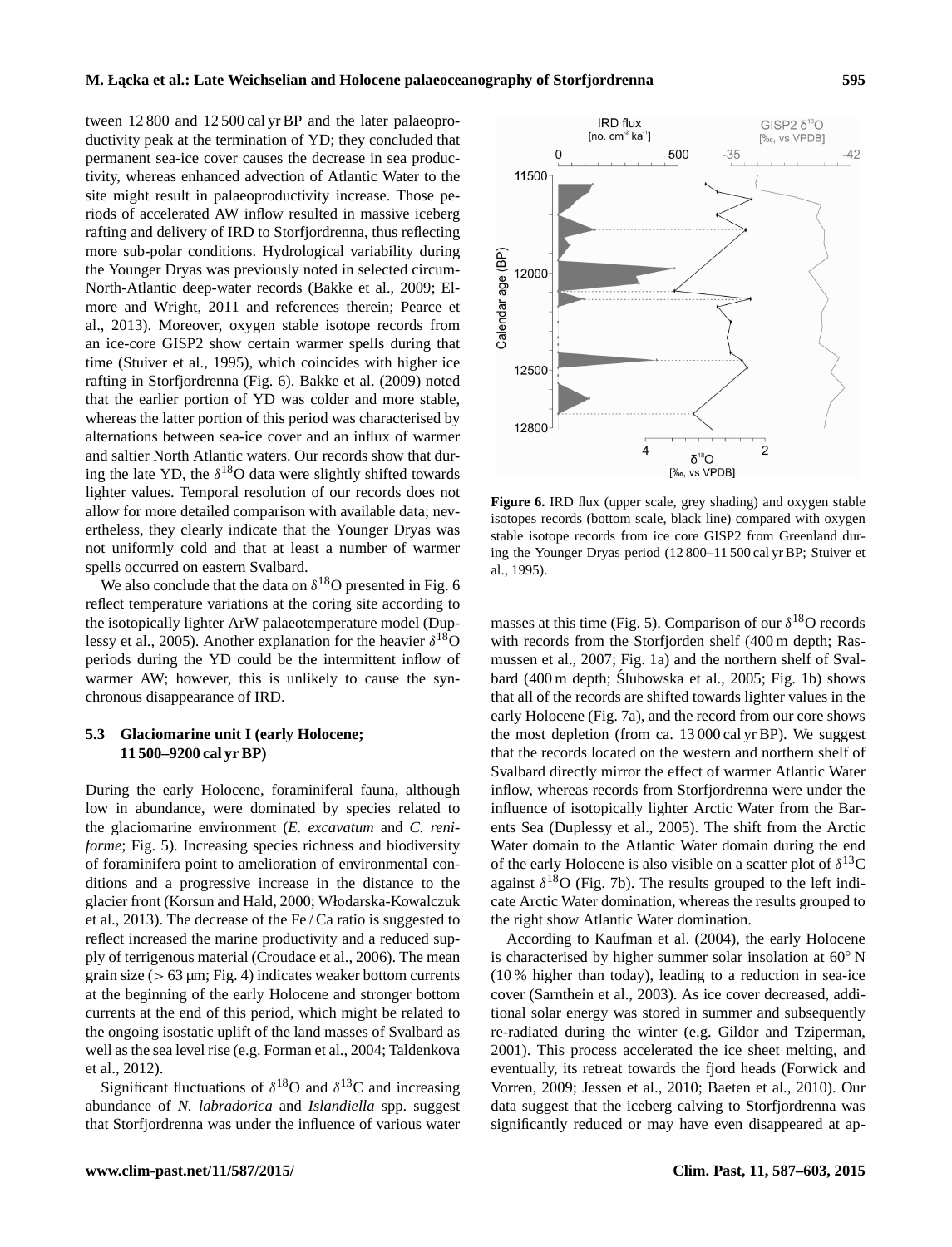

**Figure 7. (a)** The comparison of  $\delta^{18}O$  records (corrected for ice volume changes) between Łącka et al. (this study; black solid line) and Slubowska et al. (2005; grey solid line) and Rasmussen et al. (2007; black dashed line) plotted versus thousands of calendar years. The ´  $\delta^{18}$ O records after Łącka et al. (this study) were measured on *E. excavatum* f. *clavata* and the two latter ones (Ślubowska et al., 2005 and Rasmussen et al., 2007) were measured on *M. barleeanum.* (b) Scatter plot showing  $\delta^{13}C$  versus  $\delta^{18}O$  values from core JM09-020-GC (this study).

proximately 10 800 cal yr BP. However, the supply of turbid meltwater from land to the study area still resulted in a relatively high sediment accumulation rate.

According to Risebrobakken et al. (2011) and Groot et al. (2014), the presence of Arctic Water suppressed the warming signal in the western Barents Sea. This observation is in agreement with our data on planktonic foraminifera reappearing at the termination of the early Holocene (ca. 9600 cal yr BP; Fig. 5). During this period, *N. pachyderma* (sin.) dominated, but certain peaks of *N. pachyderma* (dex.) and *T. quinqueloba* were noted. The two latter species are treated as subpolar species (Bé and Tolderlund, 1971), although *T. quinqueloba* also could be related to oceanic frontal conditions separating Atlantic and Arctic Water (Johannessen et al., 1994; Matthiessen et al., 2001). The peaks of *T. quinqueloba* near 9600 cal yr BP were noted previously in the western Barents Sea margin (e.g. Hald et al., 2007; Risebrobakken et al., 2010).

Increasing foraminiferal biodiversity in Storfjordrenna (Fig. 5) as well as the occurrence of the thermophilous mollusc *Mytilus edulis* on the western Edgeøya (Salvigsen et al., 1992) suggest that the inflow of AW crossed Storfjordrenna and continued northward to the inner fjord by 9600 cal yr BP.

## **5.4 Glaciomarine unit II (mid-Holocene; 9200–3600 cal yr BP)**

The mid-Holocene was characterised by relatively stable environmental conditions, low sediment accumulation rates  $(0.002 \text{ g cm}^{-2} \text{ yr}^{-1})$  and a minor delivery of IRD (Fig. 4), resulting from rather limited ice rafting and a reduced supply of fine-grained material to Storfjordrenna. Low sedimentation rates and the low Fe / Ca ratio reflect the reduced glacial conditions on Svalbard during the mid-Holocene (Elverhøi et al., 1995; Svendsen and Mangerud, 1997). In contrast, Hald et al. (2004) noted that in the record from Van Mijenfjorden, an enhanced tidewater glaciation occurred during this period; it was thus argued that IRD is a more reliable indicator of glaciation than sedimentation rates. However, ice rafting in Storfjordrenna was generally low.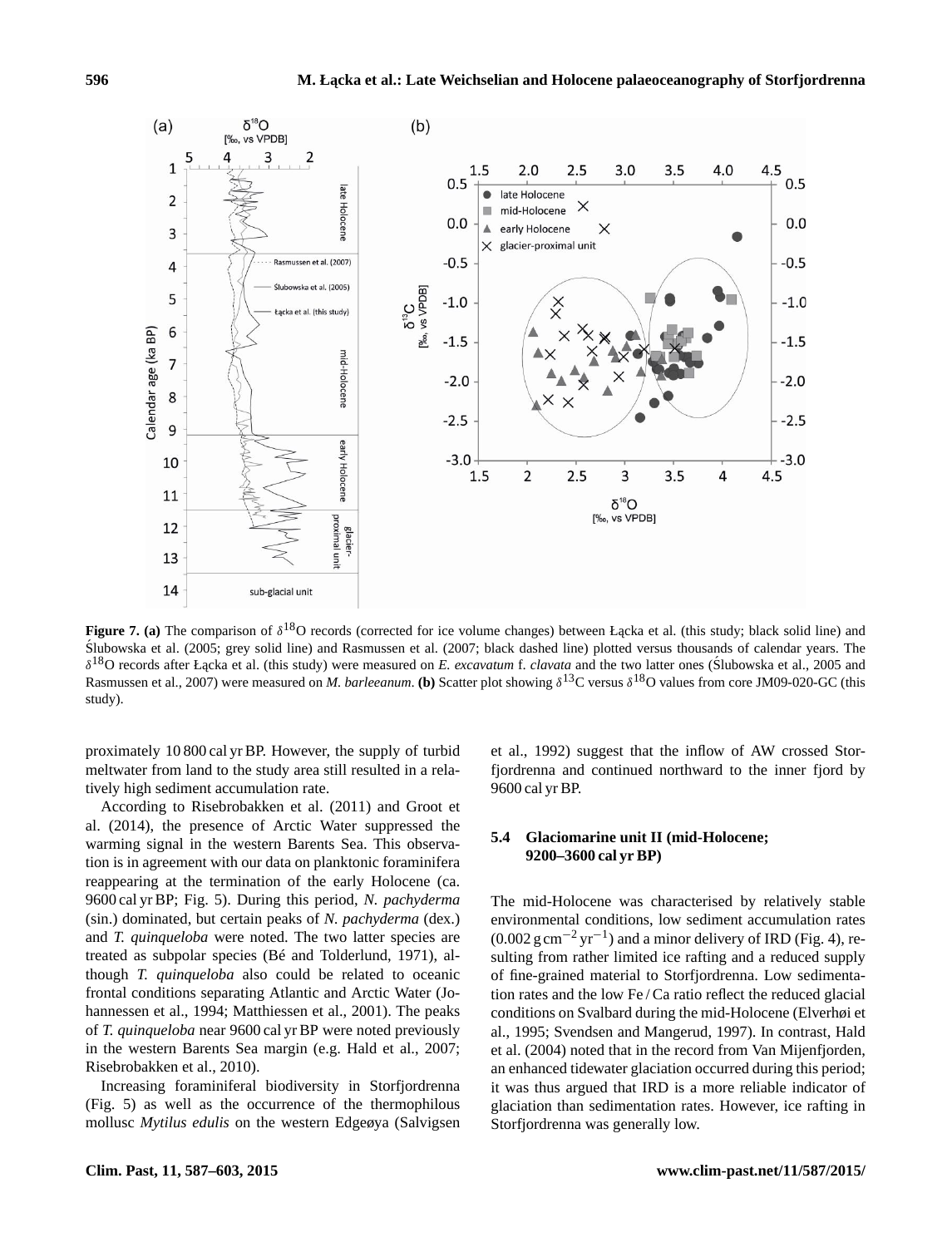Shifts between the dominant species *C. reniforme* and *E. excavatum* f. *clavata* (Fig. 5) reflect environmental/hydrological changes (Hald and Korsun, 1997). The decrease of *E. excavatum* f. *clavata* (percentage and flux), which prefers colder bottom waters (Sejrup et al., 2004; Saher et al., 2009) and the increase of *C. reniforme* point to the constant inflow of less modified AW and a reduction in sedimentation (e.g. Schröder-Adams et al., 1990; Bergsten, 1994; Jennings and Helgadóttir, 1994; Hald and Steinsund, 1996; Hald and Korsun, 1997). Furthermore, the relative abundance of *M. barleeanum* (Fig. 5) indicates that environmental conditions in Storfjordrenna were similar to those of contemporary Norwegian fjords that are dominated by AW with a temperature of  $6-8$ °C and salinities of 34–35 (Husum and Hald, 2004). High total foraminiferal flux at the beginning of this period as well as high foraminiferal species richness and biodiversity clearly point to AW conditions at the bottom (Hald and Korsun, 1997; Majewski and Zajączkowski, 2007; Włodarska-Kowalczuk et al., 2013). These conclusions are also supported by the heavier  $\delta^{18}O$ , which demonstrates AW dominance and a significant reduction in the amount of freshwater and ArW in Storfjordrenna (Fig. 7). The reduced seaice condition during the mid-Holocene was also observed on the northern Barents Sea continental margin, seen as an increase in palaeoproductivity (Wollenburg et al., 2004). The continuous presence of *Mytilus edulis* during the entire mid-Holocene points to the reduced inflow of the East Spitsbergen Current due to the AW inflow (Feyling-Hansen, 1955; Forman, 1990; Salvigsen et al., 1992. The pathway and range of AW inflow to the western and northeastern Svalbard during mid-Holocene were well described by Slubowska-Woldengen et al. (2008) and Groot et al. (2014). Taken together with our results, these observations suggest that one of the main pathways of AW inflow to the eastern Svalbard may have occurred through Storfjordrenna.

Although sediment accumulation rates were low and grain size and geochemical proxies remained relatively constant during the mid-Holocene, the foraminiferal flux (including planktonic foraminifera) increased in two periods of 9000– 8000 and 6000–5500 cal yr BP (Figs. 4 and 5, respectively). In both cases, the increase in IRD and *I. norcrossi* fluxes was followed by a slight depletion in  $\delta^{18}$ O and heavier  $\delta^{13}$ C, suggesting minor cooling and likely seasonal sea-ice formation leading to beach sediment transport by shore ice. Our observations support earlier studies of the overall mid-Holocene shifts towards a colder environment (Skirbekk et al., 2010; Rasmussen et al., 2012; Berben et al., 2014; Groot et al., 2014; Sternal et al., 2014) and fluctuations in the glacial activity in the Svalbard region (e.g. Forwick and Vorren, 2007, 2009; Beaten et al., 2010; Ojala et al., 2014). Our data show an increased supply of IRD fraction to the Storfjordrenna sediment followed by variation of  $\delta^{18}O$ ; however, the high flux of *M. barleeanum* associated with Atlantic-derived waters (Steinsund, 1994; Jennings et al., 2006; Fig. 5) indicates an AW condition in southern Storfjorden throughout the entire mid-Holocene. A similar ameliorated condition with consistent AW inflow also prevailed over the mid-Holocene in the Kveithola Trough south of Storfjordrenna (Berben et al., 2014; Groot et al., 2014). To a lesser extent, these two signals (AW inflow and higher IRD flux) are not necessarily contradictory because snow accumulation on land and inconsiderable glacier advance depend on humid air transport from the ocean. Thus, slight changes in the atmospheric frontal zone over Svalbard could cause fluctuation of the glacier range.

## **5.5 Glaciomarine unit III (late Holocene; 3600–1200 cal yr BP)**

The late Holocene is characterised by a gradual increase in sediment accumulation rates followed by numerous sharp peaks of sand content and minor peaks of IRD flux as well as an increased Fe / Ca ratio, thus indicating ice growth on land (compare with e.g. Svendsen and Mangerud, 1997; Hald et al., 2004; Forwick and Vorren, 2009; Taldenkova et al., 2012; Kempf et al., 2013) and slightly enhanced iceberg calving and/or ice rafting over the core site. The IRD record shows few irregular small peaks in the late Holocene (Fig. 6), which could be correlated with enhanced sea currents that increase the drift of the icebergs, according to Hass (2002). Forwick et al. (2010) suggested several glacier front fluctuations during the past two millennia in Sassenfjorden and Tempelfjorden (W Spitsbergen), and hence we assume that increased iceberg calving occurred at Storfjordrenna during this time. However, increased IRD flux can also reflect deposition related to enhanced shore ice rafting. The latter explanation is in agreement with the heavier  $\delta^{18}$ O record (Fig. 5), indicating a minor cooling.

The mean grain size  $(> 63 \,\mu m)$  increases in the late Holocene (Fig. 4) and may indicate stronger bottom current velocities and winnowing of fine-grained sediments. Andruleit et al. (1996) observed similar increased erosive activity of bottom currents during the late Holocene on the SW Svalbard shelf. This sudden increase in current velocities might be connected with (1) postglacial reorganisation of oceanographic conditions, (2) relative lowering of the sea level during the postglacial isostatic rebound and/or (3) more intensive sea-ice formation that enhanced the formation of BSW, thus forming a seasonal near-bottom dense water mass flowing over the coring site (Andruleit et al., 1996). Nevertheless, this process is still not fully understood.

The sharp increase in the foraminiferal flux (Fig. 4) pointing to the increased nutrient advection/upwelling and biological productivity at the coring site during the late Holocene was likely caused by variable hydrological conditions and most likely strong gradients leading to the formation of hydrological fronts. In contrast, Wollenburg et al. (2004) noted reduced palaeoproductivity in the northern Barents Sea over the entire late Holocene, pointing to several events of heavy sea-ice cover. Our data show increased fluxes of opportunis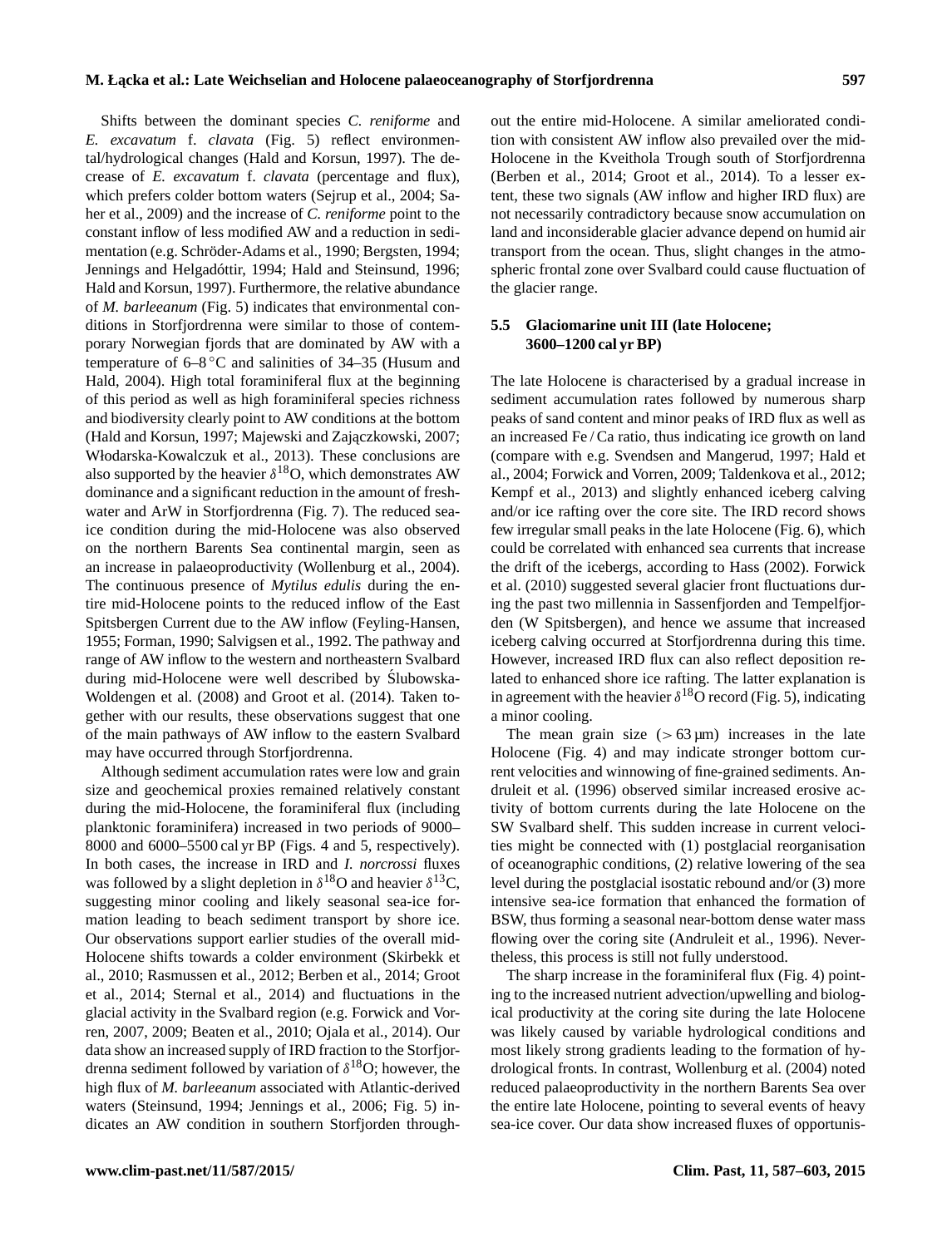tic species *E. excavatum* and *C. reniforme* as well as an abundance of *N. labradorica* and *Islandiella* spp. *N. labradorica* and *Islandiella* spp. in areas with a high biological productivity in the upper surface waters (e.g. Hald and Steinsund, 1996; Korsun and Hald, 2000; Knudsen et al., 2012). Abundant though variable *M. barleeanum* is documented in organic-rich mud within troughs of the Barents Sea (Hald and Steinsund, 1996) and in temperate fjords of Norway (Husum and Hald, 2004), which points to high productivity in the euphotic zone leading to enhanced export of organic material/nutrients to the sea floor. Our data also show high *N. pachyderma* flux throughout this unit, reflecting a significant increase of euphotic productivity at the coring site. However, a low percentage of dextral specimens and *T. quinqueloba* point to low sea-surface temperatures (Fig. 5). This observation is in agreement with Rasmussen et al. (2014), who noted that after ca. 3700 cal yr BP, Atlantic Water was only sporadically present at the surface. Cooling at the sea surface reflects the general trend in the Northern Hemisphere related to orbital forcing and reduction of summer insolation at high latitudes over the late Holocene (Wanner et al., 2008).

The last evidence of AW inflow to Edgøya area based on *M. edulis* is dated to 5000 cal yr BP (Hjort et al., 1995). After that time, *M. edulis* remained absent until the present time; however; its disappearance could be related to the freshening of Surface Water (Berge at al., 2006) and sea-ice forcing as opposed to the extinction of AW in Storfjorden over the late Holocene (Rasmussen et al., 2007).

## **6 Conclusions**

Multi-proxy analyses of one sediment core provide new information on the environmental development of the central portion of Storfjordrenna off the southern Svalbard since the late Bølling–Allerød. The main conclusions of our study are described as follows:

- **–** Central Storfjordrenna was deglaciated prior to  $\sim$  13 950 cal yr BP, and these new data may aid in refining future models of Svalbard–Barents Ice Sheet deglaciation.
- **–** Between ca. 13 450 and 11 500 cal yr BP, Storfjordrenna remained under the influence of Arctic Water masses with sea-ice cover episodically limiting the drift of icebergs. Nevertheless, at least three peaks in temperature that occurred during the Younger Dryas stadial (12 800– 11 500 cal yr BP) presumably led to the seasonal disappearance of sea-ice and significantly enhanced IRD flux, thus indicating more sub-polar conditions.
- **–** Atlantic Water began to flow onto the shelves off Svalbard and into Storfjorden during the early Holocene, leading to progressive warming and significant glacial melting. From ca. 9600 cal yr BP, Atlantic Water dominated the water column in Storfjordrenna.
- **–** The environmental conditions off eastern Svalbard remained relatively stable from 9200 to 3600 cal yr BP, with glaciers smaller than those of today. However, certain small-scale cooling events (9000–8000 and 6000– 5500 cal yr BP) indicate minor fluctuations in the climate/oceanography of Storfjordrenna.
- **–** A surface-water cooling and freshening occurred in Storfjordrenna during the late Holocene, synchronous with glacier growth and cooling on land and the presence of AW in the deeper portion of Storfjordrenna. The late Holocene in Storfjordrenna experienced increased bottom current velocities; however, the driving mechanism is not fully understood.

*Acknowledgements.* The study was supported by the Institute of Oceanology Polish Academy of Science and the Polish Ministry of Science and Higher Education with grant no. NN 306 469938. The  $^{14}$ C dating was funded by the Polish Ministry of Science and Higher Education grant no. IP2010 040970. We thank the captain and crew of R/V *Jan Mayen*, as well as the cruise participants, in particular Steinar Iversen, for their help at sea. Trine Dahl and Ingvild Hald are acknowledged for the acquisition of X-radiographs. Tine Rasmussen (UiT) is gratefully acknowledged for sharing the data with us. Katarzyna Zamelczyk (UiT) and Maria Włodarska-Kowalczuk (IOPAS) are thanked for help in planktonic foraminifera (Katarzyna) and bivalves (Maria) determination. Patrycja Jernas (UiT) helped during subsampling of the cores. Master's students from the University of Gdansk Kamila Sobala and Anna Nowicka helped with the Mastersizer 2000 analysis. We are very grateful to Renata Lucchi (Istituto Nazionale di Oceanografia e Geofisica Sperimentale, Italy), Reignheid Skogseth (University Centre in Svalbard) and Ilona Goszczko (IOPAS) for the comments on the early version of this paper. We are sincerely indebted to Amy Lusher (Galway-Mayo Institute of Technology), Sara Strey-Mellema (University of Illinois) and Christof Pearce (Stockholm University) for improving the English of this manuscript. The comments from Thomas Cronin and an anonymous reviewer helped to improve the paper considerably.

Edited by: D.-D. Rousseau

## **References**

- Aagaard, K., Foldvik, A., and Hillman, S.: The West Spitsbergen Current: disposition and water mass transformation, J. Geophys. Res., 92, 3778–3784, 1987.
- Akimova, A., Schauer, U., Danilov, S., and Núòez-Riboni, I.: The role of the deep mixing in the Storfjorden shelf water plume, Deep-Sea Res. Pt. I, 58, 403–414, 2011.
- Alley, R.: The younger Dryas cold interval as viewed from central Greenland, Quaternary Sci. Rev., 19, 213–226, 2000.
- Alve, E. and Goldstein, S. T.: Dispersal, survival and delayed growth of benthic foraminiferal propagules, J. Sea Res., 63, 36– 51, 2010.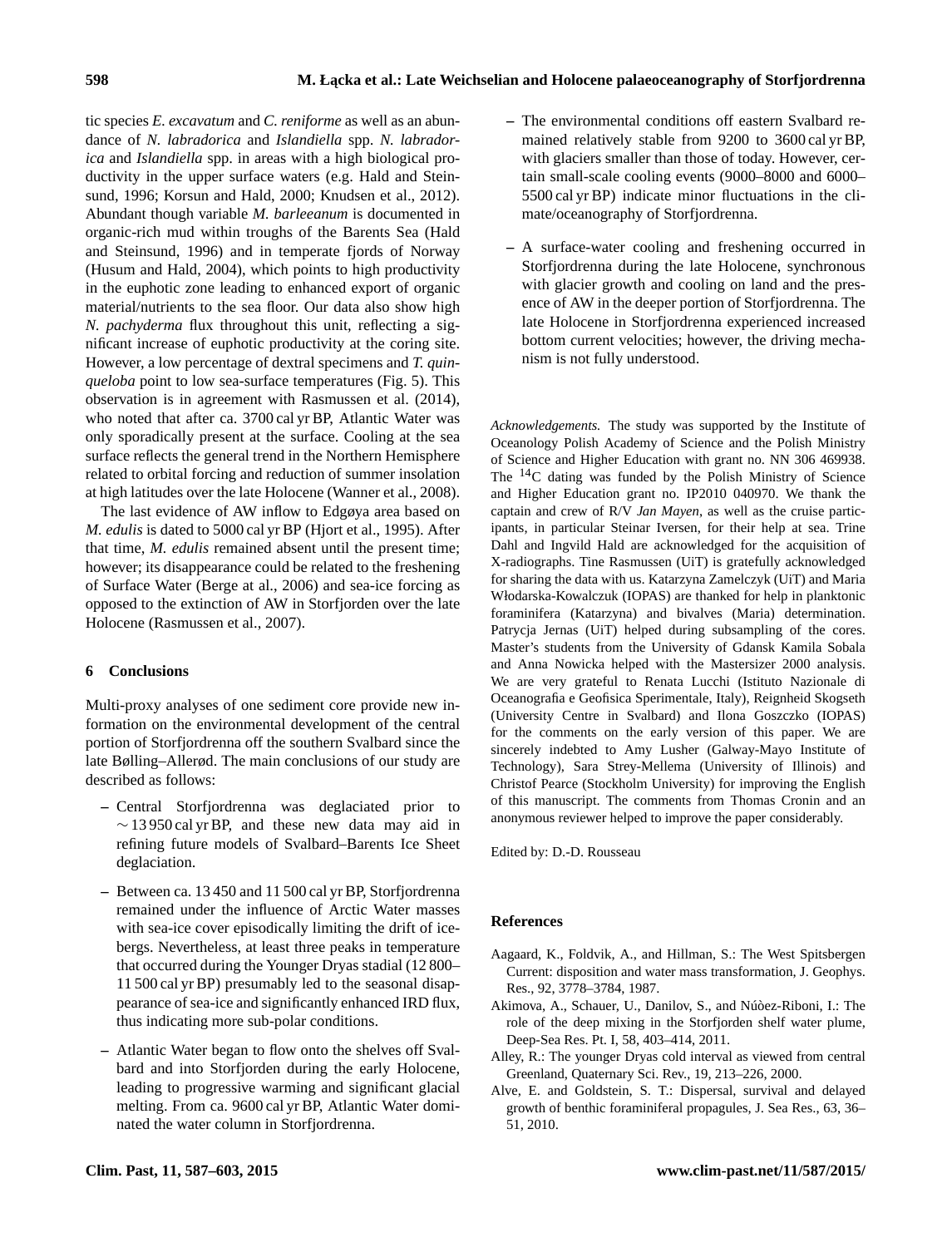- Andreassen, K., Winsborrow, M., Bjarnadóttir, L. R., and Rüther, D. C.: Ice stream retreat dynamics inferred from an assemblage of landforms in the northern Barents Sea, Quaternary Sci. Rev., 92, 246–257, doi[:10.1016/j.quascirev.2013.09.015,](http://dx.doi.org/10.1016/j.quascirev.2013.09.015) 2014.
- Andruleit, H., Freiwald, A., and Schäfer, P.: Bioclastic carbonate sediments on the southwestern Svalbard shelf, Mar. Geol., 134, 163–182, 1996.
- Baeten, N. J., Forwick, M., Vogt, C., and Vorren, T. O.: Late Weichselian and Holocene sedimentary environments and glacial activity in Billefjorden, Svalbard, in: Fjord Systems and Archives, edited by: Howe, J. A., Austin, W. E. N., Forwick, M., and Paetzel, M., Geological Society, London, Special Publications, 344, 207–223, 2010.
- Bakke, J., Lie, Ø., Heegaard, E., Dokken, T., Haug, G. H., Birks, H. H., Dulski, P., and Nilsen, T.: Rapid oceanic and atmospheric changes during the Younger Dryas cold period, Nat. Geosci., 2, 202–205, 2009.
- Bauch, H. A., Erlenkeuser, H., Bauch, D., Mueller-Lupp, T., and Taldenkova, E.: Stable oxygen and carbon isotopes in modern benthic foraminifera from the Laptev Sea shelf: implications for reconstruction proglacial and profluvial environments in the Arctic, Mar. Micropaleontol., 51, 285–300, 2004.
- Bé, A. W. H. and Tolderlund, D. S.: Distribution and ecology of living planktonic foraminifera in surface waters of the Atlantic and Indian oceans, in: The Micropaleontology of Oceans, edited by: Funnell, B. M. and Riedel, W. R., Cambridge University Press, Cambridge, UK, 105–149, 1971.
- Berben, S. M. P., Husum, K., Cabedo-Sanz, P., and Belt, S. T.: Holocene sub-centennial evolution of Atlantic water inflow and sea ice distribution in the western Barents Sea, Clim. Past, 10, 181–198, doi[:10.5194/cp-10-181-2014,](http://dx.doi.org/10.5194/cp-10-181-2014) 2014.
- Berge, J., Johnsen, G., Nilsen, F., Gulliksen, B., Slagstad, D., and Pampanin, D. M.: The *Mytilus edulis* population in Svalbard: how and why, Mar. Ecol.-Prog. Ser., 309, 305–306, 2006.
- Bergsten, H.: Recent benthic foraminifera of a transect from the North Pole to the Yermak Plateau, eastern central Arctic Ocean, Mar. Geol., 119, 251–267, 1994.
- Blott, S. J. and Pye, K.: GRADISTAT: a grain size distribution and statistics package for the analysis of unconsolidated sediments, Earth Surf. Proc. Land., 26, 1237–1248, 2001.
- Broecker, W. S.: Was the younger Dryas triggered by a flood?, Science, 312, 1146–1148, doi[:10.1126/science.1123253,](http://dx.doi.org/10.1126/science.1123253) 2006.
- Cronin, T. M., Rayburn, J. A., Guilbault, J.-P., Thunell, R., and Franzi, D. A.: Stable isotope evidence for glacial lake drainage through the St. Lawrence Estuary, eastern Canada, ∼ 13.1– 12.9 ka, Quaternary Sci. Rev., 260, 55–65, 2012.
- Croudace, I. W., Rindby, A., and Rothwell, R. G.: ITRAX: description and evaluation of a new multi-function X-ray core scanner, Geological Society, London, Special Publications, 267, 51–63, 2006.
- Czernik, J. and Goslar, T.: Preparation of graphite targets in the Gliwice Radiocarbon Laboratory for AMS  $^{14}$ C dating, Radiocarbon, 43, 283–291, 2001.
- Dansgaard, W., Johnsen, S. J., Clausen, H. B., Dahl-Jensen, D., Gundestrup, N. S., Hammer, C. U. C., Hvidberg, S., Steffensen, J. P., Sveinbjörnsdottir, A. E., Jouzel, J., and Bond, G.: Evidence for general instability of past climate from a 250-kyr ice-core record, Nature, 364, 218–220, doi[:10.1038/364218a0,](http://dx.doi.org/10.1038/364218a0) 1993.
- Dowdeswell, J. A., Elverhøi, A., and Spielhagen, R.: Glacimarine sedimentary processes and facies on the polar north Atlantic margins, Quaternary Sci. Rev., 17, 243–272, 1998.
- Duplessy, J. C., Cortijo, E., Ivanova, E., Khusid, T., Labeyrie, L., Levitan, M., Murdmaa, I., and Paterne, M.: Paleoceanography of the Barents Sea during the Holocene, Paleoceanography, 20, PA4004, doi[:10.1029/2004PA001116,](http://dx.doi.org/10.1029/2004PA001116) 2005.
- Dylmer, C. V., Giraudeau, J., Eynaud, F., Husum, K., and De Vernal, A.: Northward advection of Atlantic water in the eastern Nordic Seas over the last 3000 yr, Clim. Past, 9, 1505–1518, doi[:10.5194/cp-9-1505-2013,](http://dx.doi.org/10.5194/cp-9-1505-2013) 2013.
- Eldevik, T., Risebrobakken, B., Bjune, A. E., Andersson, C., Birks, H. J. B., Dokken, T. M., Drange, H., Glessmer, M. S., Li, C., Nilsen, J. E. Ø., Otterå, O. H., Richter, H., and Skagseth, Ø.: A brief history of climate – the northern seas from the Last Glacial Maximum to global warming, Quaternary Sci. Rev., 106, 225– 246, 2014.
- Elmore, A. C. and Wright, J. D.: North Atlantic Deep Water and climate variability during the younger Dryas cold period, Geology, 39, 107–110, 2011.
- Elverhøi, A., Svendsen, J. I., Solheim, A., Andersen, E. S., Milliman, J., Mangerud, J., and Hooke, R. L.: Late quaternary sediment yield from the high Arctic Svalbard area, J. Geol., 103, 1–17, 1995.
- Fer, I., Skogseth, R., Haugan, P. M., and Jaccard, P.: Observations of the Storfjorden overflow, Deep-Sea Res. Pt. I, 50, 1283–1303, doi[:10.1016/S0967-0637\(03\)00124-9,](http://dx.doi.org/10.1016/S0967-0637(03)00124-9) 2003.
- Fer, I., Skogseth, R., and Haugan, P. M.: Mixing of the Storfjorden overflow (Svalbard Archipelago) inferred from density overturns, J. Geophys. Res., 109, C01005, doi[:10.1029/2003JC001968,](http://dx.doi.org/10.1029/2003JC001968) 2004.
- Feyling-Hanssen, R.: Stratigraphy of the marine late-Pleistocene of Billefjorden, Vestspitsbergen, Norsk Polarinst. Skri., 107, 1–186, 1955.
- Feyling-Hanssen, R. and Jørstad, F.: Quaternary fossil from the Sassen-area in Isfjorden, west-Spitsbergen (the marine mollusk fauna), Norsk Polarinst. Skri., 94, 1–85, 1950.
- Forman, S. L.: Post-glacial relative sea level history of northwestern Spitsbergen, Svalbard, Bull. Geol. Soc. Am., 102, 1580–1590, 1990.
- Forman, S. L., Lubinski, D. J., Ingólfsson, Ó., Zeeberg, J. J., Snyder, J. A., Siegert, M. J., and Matishov, G. G.: A review of postglacial emergence on Svalbard, Franz Josef Land and Novaya Zemlya, northern Eurasia, Quaternary Sci. Rev., 23, 1391–1434, 2004.
- Forwick, M. and Vorren, T. O.: Holocene mass-transport activity in and climate outer Isfjorden, Spitsbergen: marine and subsurface evidence, Holocene, 17, 707–716, 2007.
- Forwick, M. and Vorren, T. O.: Late Weichselian and Holocene sedimentary environments and ice rafting in Isfjorden, Spitsbergen, Palaeogeogr. Palaeocl., 280, 258–274, 2009.
- Forwick, M., Vorren, T. O., Hald, M., Korsun, S., Roh, Y., Vogt, C., and Yoo, K.-C.: Spatial and temporal influence of glaciers and rivers on the sedimentary environment in Sassenfjorden and Tempelfjorden, Spitsbergen, in: Fjord Systems and Archives, edited by: Howe, J. A., Austin, W. E. N., Forwick, M., and Paetzel, M., Geological Society, London, Special Publications, 344, 163–193, 2010.
- Gammelsrod, T. and Rudels, B.: Hydrographic and current measurements in the Fram Strait, Pol. Res., 1, 115–126, 1983.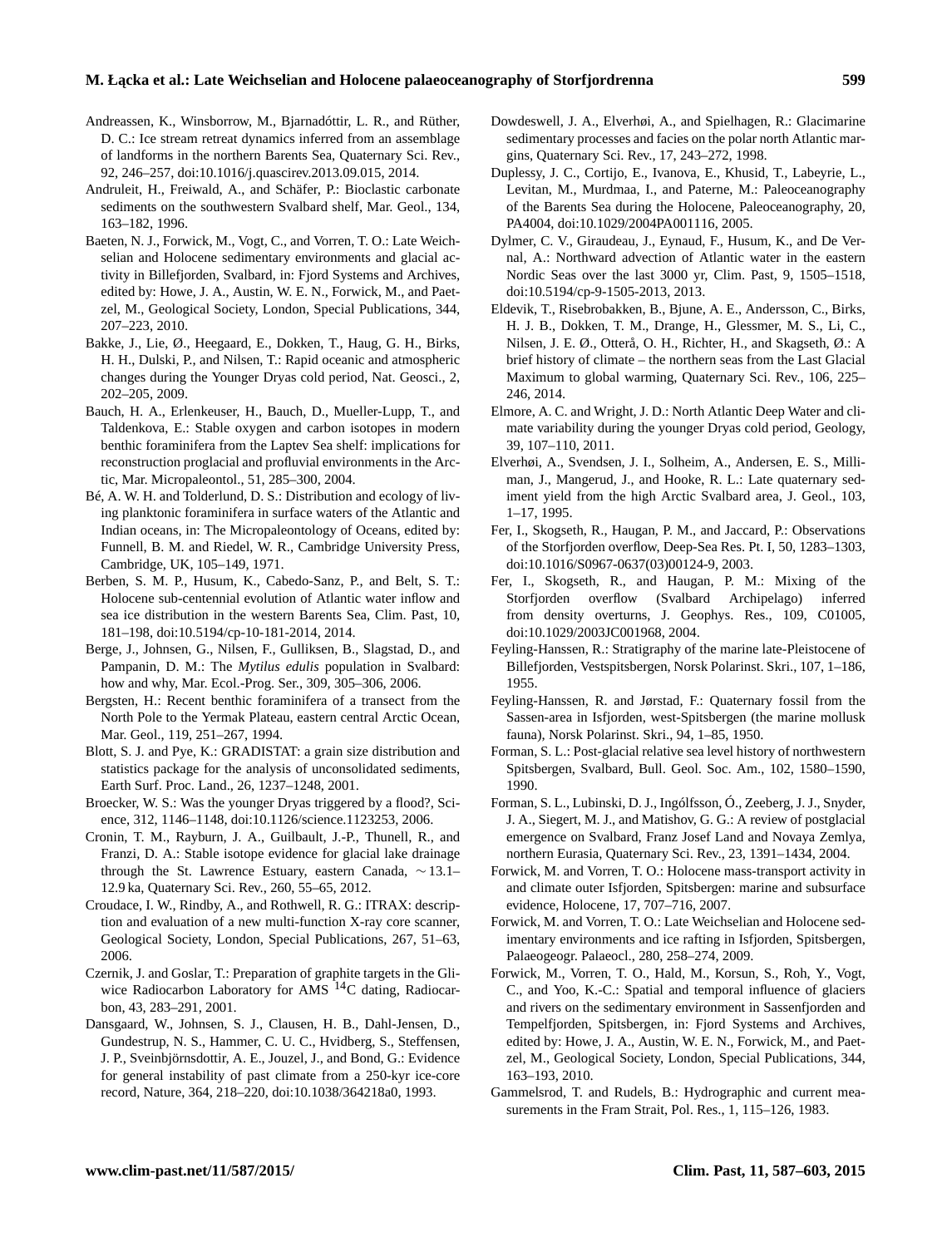- Geyer, F., Fer, I., and Smedsrud, L. H.: Structure and forcing of the overflow at the Storfjorden sill and its connection to the Arctic coastal polynya in Storfjorden, Ocean Sci., 6, 401–411, doi[:10.5194/os-6-401-2010,](http://dx.doi.org/10.5194/os-6-401-2010) 2010.
- Gilbert, R.: Environmental assessment from the sedimentary record of highlatitude fiords, Geomorphology, 32, 295–314, 2000.
- Gildor, H. and Tziperman, E.: A sea ice climate switch mechanism for the 100 kyr glacial cycles, J. Geophys. Res., 106, 9117–9133, 2001.
- Goslar, T., Czernik, J., and Goslar, E.: Low-energy <sup>14</sup>C AMS in Poznań Radiocarbon Laboratory, Poland, Nucl. Instrum. Meth. B, 223/224, 5–11, 2004.
- Groot, D. E., Aagaard-Sørensen, S., and Husum, K.: Reconstruction of Atlantic water variability during the Holocene in the western Barents Sea, Clim. Past, 10, 51–62, doi[:10.5194/cp-10-51-2014,](http://dx.doi.org/10.5194/cp-10-51-2014) 2014.
- Grootes, P. M., Stuiver, M., White, J. W. C., Johnsen, S. J., and Jouzel, J.: Comparison of oxygen isotope records from the GISP2 and GRIP Greenland ice cores, Nature, 366, 552–554, 1993.
- Haarpaintner, J., Gascard, J., and Haugan, P. M.: Ice production and brine formation in Storfjorden, Svalbard, J. Geophys. Res., 106, 14001–140013, doi[:10.1029/1999JC000133,](http://dx.doi.org/10.1029/1999JC000133) 2001.
- Hald, M. and Korsun, S.: Distribution of modern Arctic benthic foraminifera from fjords of Svalbard, J. Foramin. Res., 27, 101– 122, 1997.
- Hald, M. and Steinsund, P. I.: Benthic foraminifera and carbonate dissolution in surface sediments of the Barents- and Kara Seas, Surface-sediment composition and sedimentary processes in the central Arctic Ocean and along the Eurasian Continental Margin, Ber. Polarforsch., 212, 285–307, 1996.
- Hald, M., Ebbsen, H., Forwick, M., Godtliebsen, F., Khomenko, L., Korsun, S., Olsen, L. R., and Vorren, T. O.: Holocene paleoceanography and glacial history of the West Spitsbergen area, Euro-Arctic margin, Quaternary Sci. Rev., 23, 2075–2088, 2004.
- Hald, M., Andersson, C., Ebbesen, H., Jansen, E., Klitgaard-Kristensen, D., Risebrobakken, B., Salomonsen, G. R., Sarnthein, M., Sejrup, H. P., and Telford, R. J.: Variations in temperature and extent of Atlantic Water in the Northern North Atlantic during the Holocene, Quaternary Sci. Rev., 26, 3423–40, 2007.
- Hansen, J., Hanken, N.-M., Nielsen, J. K., Nielsen, J. K., and Thomsen, E.: Late Pleistocene and Holocene distribution of *Mytilus edulis* in the Barents Sea region and its paleoclimatic implications, J. Biogeogr., 38, 1197–1212, 2011.
- Hass, H. C.: A method to reduce the influence of ice-rafted debris on a grain size record from northern Fram Strait, Polar Res., 21, 299–306, 2002.
- Hjort, C., Andrielsson, L., Bondevik, S., Landvik, J., Mangerud, J., and Salvigsen, O.: *Mytilus edulis* on eastern Svalbard – dating the Holocene Atlantic Water influx maximum, in: Weichselian and Holocene glacial and marine history of East Svalbard: preliminary report on the PONAM field work in 1991, edited by: Moller, P., Hjort, C., and Ingolfsson, 0., Lundqua Rep., 35, 171– 175, 1992.
- Hjort, C., Mangerud, J., Adrielsson, L., Bondevik, S., Landvik, J. Y., and Salvigsen, O.: Radiocarbon dated common mussels *Mytilus edulis* from eastern Svalbard and the Holocene marine climatic optimum, Polar Res., 14, 239–243, 1995.
- Hormes, A., Gjermundsen, E. F., and Rasmussen, T. L.: From mountain top to the deep sea – deglaciation in 4-D of the northwestern Barents Sea, Quaternary Sci. Rev., 75, 78–99, 2013.
- Husum, K. and Hald, M.: A continuous marine record 8000– 1600 cal yr BP from the Malangenfjord, north Norway: foraminiferal and isotopic evidence, Holocene, 14, 877–887, 2004.
- Jennings, A. E. and Helgadottir, G.: Foraminiferal assemblages from the fjords and shelf of Eastern Greenland, J. Foramin. Res., 24, 123–44, 1994.
- Jennings, A. E., Hald, M., Smith, M., and Andrews, J. T.: Freshwater forcing from the Greenland Ice Sheet during the Younger Dryas: evidence from southeastern Greenland shelf cores, Quaternary Sci. Rev., 25, 282–298, 2006.
- Jessen, S. P., Rasmussen, T. L., Nielsen, T., and Solheim, A.: A new late Weichselian and Holocene marine chronology for the western Svalbard slope 30 000–0 Cal years BP, Quaternary Sci. Rev., 29, 1301–1312, doi[:10.1016/j.quascirev.2010.02.020,](http://dx.doi.org/10.1016/j.quascirev.2010.02.020) 2010.
- Johannessen, T., Jansen, E., Flatøy, A., and Ravelo, A. C.: The relationship between surface water masses, oceanographic fronts and paleoclimatic proxies in surface sediments of the Greenland, Iceland, Norwegian Seas, in: Carbon cycling in glacial ocean: constraints on the ocean's role in global change, edited by: Zahn, R., Kominski, M., and Labyrie, L., Springer-Verlag, 61–85, 1994.
- Kaufman, D. S., Ager, T. A., Anderson, N. J., Anderson, P. M., Andrews, J. T., Bartlein, P. J., Brubaker, L. B., Coats, L. L., Cwynar, L. C., Duvall, M. L., Dyke, A. S., Edwards, M. E., Eisner, W. R., Gajewski, K., Geirsdóttir, A., Hu, F. S., Jennings, A. E., Kaplan, M. R., Kerwin, M. W., Lozhkin, A. V., MacDonald, G. M., Miller, G. H., Mock, C. J., Oswald, W. W., Otto-Bliesner, B. L., Porinchu, D. F., Rühland, K., Smol, J. P., Steig, E. J., and Wolfe, B. B.: Holocene thermal maximum in the western Arctic (0– 180◦ W), Quaternary Sci. Rev., 23, 529–560, 2004.
- Kempf, P., Forwick, M., Laberg, J. S., and Vorren, T. O.: Late Weichselian – Holocene sedimentary palaeoenvironment and glacial activity in the high-Arctic van Keulenfjorden, Spitsbergen, Holocene, 23, 1605–1616, 2013.
- Klitgaard Kristensen, D., Rasmussen, T. L., and Koç, N.: Palaeoceanographic changes in the northern Barents Sea during the last 16 000 years – new constraints on the last deglaciation of the Svalbard-Barents Sea Ice Sheet, Boreas, 42, 798–813, 2013.
- Knudsen, K. L., Eiríksson, J., and Bartels-Jónsdóttir, H. B.: Oceanographic changes through the last millennium off North Iceland: temperature and salinity reconstructions based on foraminifera and stable isotopes, Mar. Micropaleontol., 54–73, 2012.
- Korsun, S. and Hald, M.: Modern benthic foraminifera off tide water glaciers, Novaja Semlja, Russian Arctic, Arctic Alpine Res., 30, 61–77, 1998.
- Korsun, S. and Hald, M.: Seasonal dynamics of benthic foraminifera in a glacially fed fjord of Svalbard, European Arctic, J. Foramin. Res., 30, 251–271, 2000.
- Kubischta, F., Knudsen, K. L., Kaakinen, A., and Salonen, V.-P.: Late Quaternary foraminiferal record in Murchisonfjorden, Nordaustlandet, Svalbard, Polar Res., 29, 283–297, 2010.
- Łącka, M., Zajączkowski, M., Pawłowska, J., Forwick, M., and Szczuciński, M.: The 600-years record of Atlantic Water variability in the Storfjordrenna, in preparation, 2015.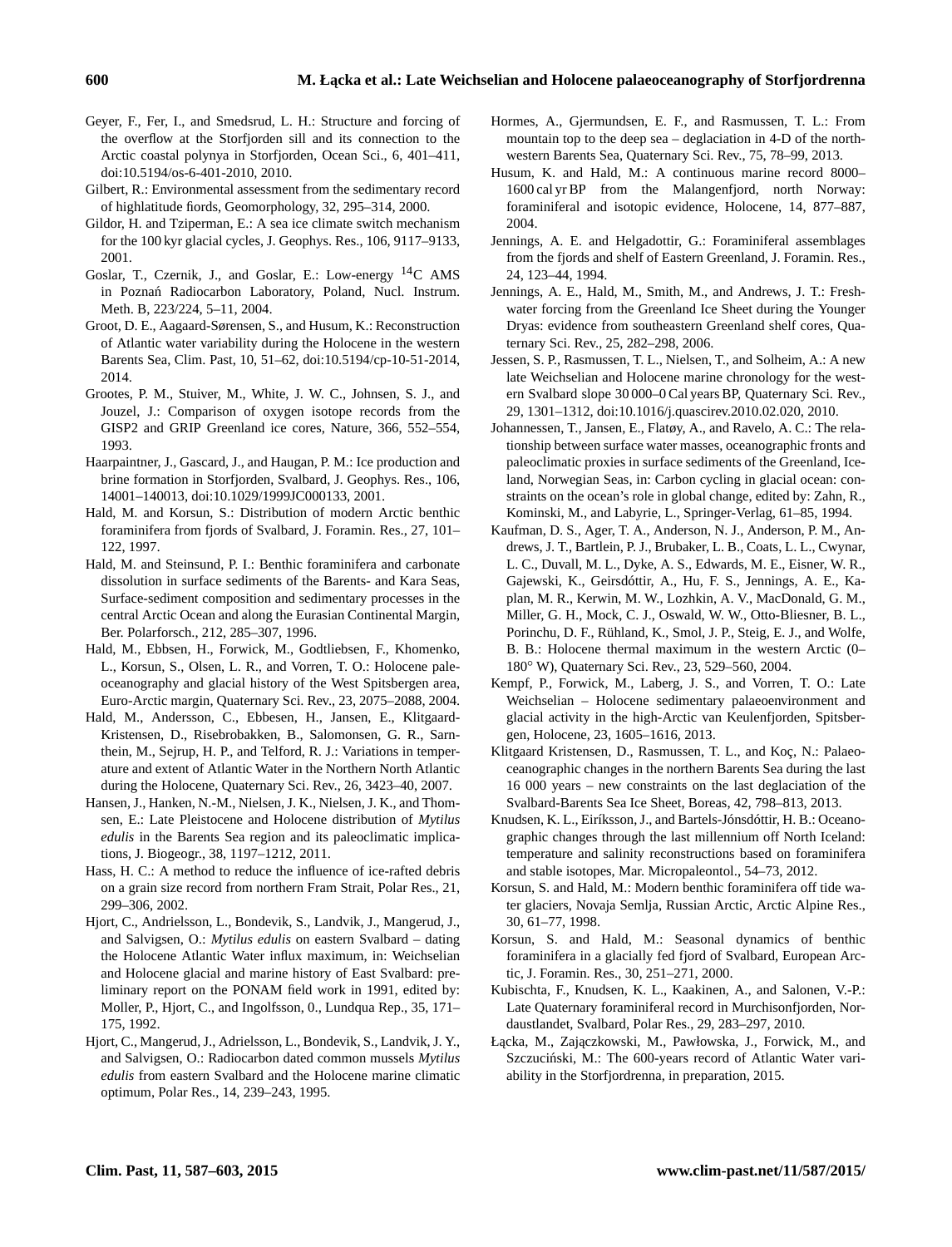- Landvik, J. Y., Hjort, C., Mangerud, J., Möller, P., and Salvigsen, O.: The Quaternary record of eastern Svalbard: an overview, Polar Res., 14, 95–103, 1995.
- Loeblich, A. R. and Tappan, H.: Foraminiferal Genera and Their Classification, Van Nostrand Reinhold, New York, 970 pp., 1987.
- Loeng, H.: Features of the physical oceanographic conditions of the Barents Sea, Polar Res., 10, 5–18, 1991.
- Lucchi, R. G., Camerlenghi, A., Rebesco, M., Colmenero-Hidalgo, E., Sierro, F. J., Sagnotti, L., Urgeles, R., Melis, R., Morigi, C., Bárcena, M.-A., Giorgetti, G., Villa, G., Persico, D., Flores, J.-A., Rigual-Hernández, A. S., Pedrosa, M. T., Macri, P., and Caburlotto, A.: Postglacial sedimentary processes on the Storfjorden and Kveithola trough mouth fans: Significance of extreme glacial sedimentation, Global Planet. Change, 111, 309– 326, 2013.
- Lydersen, C., Nøst, O., Lovell, P., McConell, B., Gammelsrød, T., Hunter, C., Fedak, M., and Kovacs, K.: Salinity and temperature structure of a freezing Arctic fjord – monitored by white whales (*Delphinapterus leucas*), Geophys. Res. Lett., 29, 2119, doi[:10.1029/2002GL015462,](http://dx.doi.org/10.1029/2002GL015462) 2002.
- Majewski, W. and Zajączkowski, M.: Benthic foraminifera in Adventfjorden, Svalbard: Last 50 years of local hydrographic changes, J. Foramin. Res., 37, 107–124, 2007.
- Mangerud, J., Bondevik, S., Gulliksen, S., Hufthammer, A. K., and Høisæter, T.: Marine  $^{14}$ C reservoir ages for 19th century whales and molluscs from the North Atlantic, Quaternary Sci. Rev., 25, 3228–3245, 2006.
- Matthiessen, J., Baumann, K. H., Schröder-Ritzrau, A., Hass, C., Andruleit, H., Baumann, A., Jensen, S., Kohly, A., Pflaumann, U., Samtleben, C., Schäfer, P., and Thiede, J.: Distribution of calcareous, siliceous and organic-walled planktic microfossils in surface sediments of the Nordic seas and their relation to surfacewater masses, in: The northern North Atlantic: a changing environment, edited by: Schäfer, P., Ritzrau, W., Schlüter, M., and Thiede, J., Springer, 105–27, 2001.
- Mayewski, P. A., Meeker, L. D., Morrison, M. C., Twickler, M. S., Whitlow, S. I., Ferland, K. K., Meese, D. A., Legrand, M. R., and Steffensen, J. P.: Greenland ice core "signal" characteristics: an expanded view of climate change, J. Geophys. Res., 98, 12839– 12847, doi[:10.1029/93JD01085,](http://dx.doi.org/10.1029/93JD01085) 1993.
- Munsell® Color Geological Rock: Color Chart Revised Washable Edition, Geological Society of America (GSA), 2009.
- Murton, J. B., Bateman, M. D., Dallimore, S. R., Teller, J. T,. and Yang, Z.: Identification of Younger Dryas outburst flood path from Lake Agassiz to the Arctic Ocean, Nature, 464, 740–743, 2010.
- Norges Sjøkartverk: Den norske los Arctic pilot, Farvannbeskrivelse, sailing directions, Svalbard–Jan Mayen, 7th Edn., Stavanger, Norwegian Hydrographic Service, Norwegian Polar Institute, Tromsø, 1988.
- O'Dwyer, J., Kasajima, Y., and Nøst, O.: North Atlantic water in the Barents Sea opening, 1997 to 1999, Polar Res., 2, 209–216, 2001.
- Ojala, A. E. K., Salonen, V.-P., Moskalik, M., Kubischta, F., and Oinonen, M.: Holocene sedimentary environment of a High-Arctic fjord in Nordaustlandet, Svalbard, Pol. Polar Res., 35, 73– 98, 2014.
- Østby, K. L. and Nagy, J.: Foraminiferal distribution in the Western Barents Sea, recent and quaternary, Polar Res., 1, 55–95, 1982.
- Osterman, L. E. and Nelson, A. R.: Latest Quaternary and Holocene paleoceanography of the eastern Baffin Island continental shelf, Canada: benthic foraminiferal evidence, Can. J. Earth Sci., 26, 2236–2248, 1989.
- Ottesen, D., Dowdeswel, L. J. A., and Rise, L.: Submarine landforms and the reconstruction of fast-flowing ice streams within a large Quaternary ice sheet: the 2500 km-long Norwegian– Svalbard margin (57–80◦ N), Geol. Soc. Am. Bull., 117, 1033– 1050, 2005.
- Pearce, C., Seidenkrantz, M.-S., Kuijpers, A., Massé, G., Reynisson, N. F., and Kristiansen, S. M.: Ocean lead at the termination of the Younger Dryas cold spell, Nature Communications, 4, 1664, doi[:10.1038/ncomms2686,](http://dx.doi.org/10.1038/ncomms2686) 2013.
- Pedrosa, M. T., Camerlenghi, A., de Mol, B., Urgeles, R., Rebesco, M., Lucchi, R. G., Amblas, D., Calafat, A., Canals, M., Casamor, J. L., Costa, S., Frigola, J., Iglesias, O., Lafuerza, S., Lastras, G., Lavoie, C., Liquete, C., Hidalgo, E. C., Flores, J. A., Sierro, F. J., Carburlotto, A., Grossi, M., Winsborrow, M., Zgur, F., Deponte, D., De Vittor, C., Facchin, L., Tomini, I., De Vittor, R., Pelos, C., Persissinotto, G., Ferrante, N., and Di Curzio, E.: Seabed morphology and shallow sedimentary structure of the Storfjorden and Kveithola trough-mouth fans northwest Barents Sea, Mar. Geol., 286, 1–4, 2011.
- Piechura, J.: Dense bottom waters in Storfjord and Storfjordrenna, Oceanologia, 38, 285–292, 1996.
- Polyak, L. and Mikhailov, V.: Post-glacial environments of the southeastern Barents Sea: Foraminiferal evidence, Geological Society, London, Special Publications, 111, 323–337, 1996.
- Polyak, L. and Solheim, A.: Late- and post-glacial environments in the northern Barents Sea west of Franz Josef Land, Polar Res., 13, 97–207, 1994.
- Quadfasel, D., Rudels, B., and Kurz, K.: Outflow of dense water from a Svalbard fjord into the Fram Strait, Deep-Sea Res., 35, 1143–1150, 1988.
- Quadfasel, D. A., Sy, A., Wells, D., and Tunik, A.: Warming in the Arctic, Nature, 350, 6317, doi[:10.1038/350385a0,](http://dx.doi.org/10.1038/350385a0) 1991.
- Rasmussen, T. L. and Thomsen, E.: Stable isotope signals from brines in the Barents Sea: implications for brine formation during the last glaciation, Geology, 37, 903–906, doi[:10.1130/G25543A.1,](http://dx.doi.org/10.1130/G25543A.1) 2009.
- Rasmussen, T. L. and Thomsen, E.: Brine formation in relation to climate changes and ice retreat during the last 15,000 years in Storfjorden, Svalbard, 76–78◦ N, Paleoceanography, 29, 911– 929, doi[:10.1002/2014PA002643,](http://dx.doi.org/10.1002/2014PA002643) 2014.
- Rasmussen, T. L. and Thomsen, E.: Palaeoceanographic development in Storfjorden, Svalbard, during the deglaciation and Holocene: evidence from benthic foraminiferal records, Boreas, 44, 24–44, doi[:10.1111/bor.12098,](http://dx.doi.org/10.1111/bor.12098) 2015.
- Rasmussen, T. L., Thomsen, E., Slubowska-Woldengen, M., Jessen, S., Solheim, A., and Koc, N.: Paleoceanographic evolution of the SW Svalbard margin (76 $\degree$  N) since 20 000  $^{14}$ C yr BP, Quaternary Res., 67, 100–114, doi[:10.1016/j.yqres.2006.07.002,](http://dx.doi.org/10.1016/j.yqres.2006.07.002) 2007.
- Rasmussen, T. L., Forwick, M., and Mackensen, A.: Reconstruction of inflow of Atlantic Water to Isfjorden, Svalbard during the Holocene: correlation to climate and seasonality, Mar. Micropaleontol., 94–95, 80–90, doi[:10.1016/j.marmicro.2012.06.008,](http://dx.doi.org/10.1016/j.marmicro.2012.06.008) 2012.
- Rasmussen, T. L., Thomsen, E., Skirbekk, K., Slubowska- ´ Woldengen, M., Klitgaard Kristensen, D., and Koç, N.: Spa-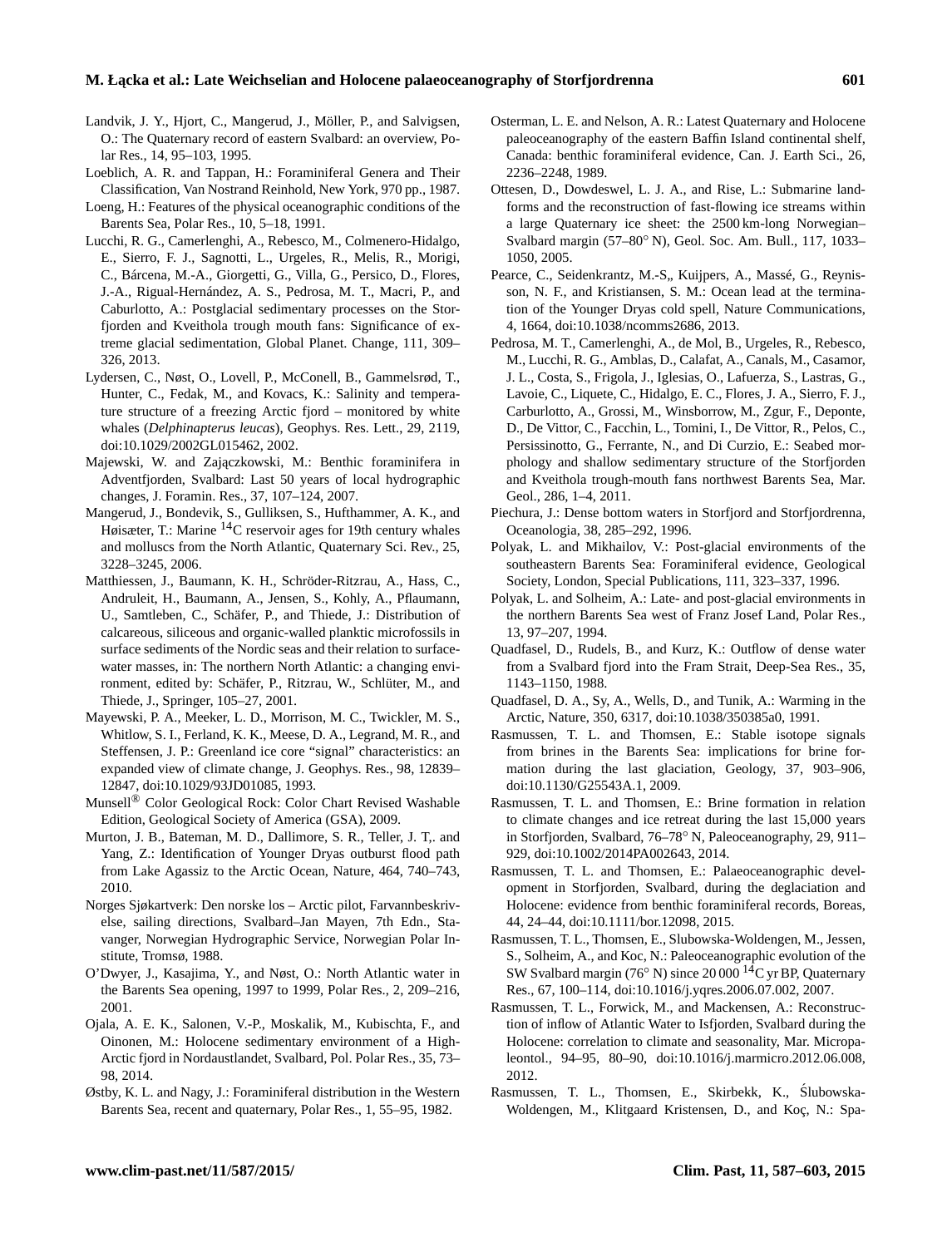tial and temporal distribution of Holocene temperature maxima in the northern Nordic seas: interplay of Atlantic-, Arcticand polar water masses, Quaternary Sci. Rev., 92, 280–291, doi[:10.1016/j.quascirev.2013.10.034,](http://dx.doi.org/10.1016/j.quascirev.2013.10.034) 2013.

- Rasmussen, T. L., Thomsen, E., Skirbekk, K., Slubowska- ´ Woldengen, M., Klitgaard Kristensen, D., and Koç, N.: Spatial and temporal distribution of Holocene temperature maxima in the northern Nordic seas: interplay of Atlantic-, Arcticand polar water masses, Quaternary Sci. Rev., 92, 280–291, doi[:10.1016/j.quascirev.2013.10.034,](http://dx.doi.org/10.1016/j.quascirev.2013.10.034) 2014.
- Reimer, P. J., Bard, E., Bayliss, A., Beck, J. W., Blackwell, P. G., Bronk Ramsey, C., Buck, C. E., Cheng, H., Edwards, R. L., Friedrich, M., Grootes, P. M., Guilderson, T. P., Haflidason, H., Hajdas, I., Hatt $\check{A}\check{S}$ , C., Heaton, T. J., Hogg, A. G., Hughen, K. A., Kaiser, K. F., Kromer, B., Manning, S. W., Niu, M., Reimer, R. W., Richards, D. A., Scott, E. M., Southon, J. R., Turney, C. S. M., and van der Plicht, J.: IntCal13 and MARINE13 radiocarbon age calibration curves 0–50,000 years cal BP, Radiocarbon, 55, 1869–1887, 2013.
- Risebrobakken, B., Moros, M., Ivanova, E. V., Chistyakova, N., and Rosenberg, R.: Climate and oceanographic variability in the SW Barents Sea during the Holocene, The Holocene, 20, 609–621, doi[:10.1177/0959683609356586,](http://dx.doi.org/10.1177/0959683609356586) 2010.
- Risebrobakken, B., Dokken, T., Smedsrud, L., Andersson, C., Jansen, E., Moros, M., and Ivanova, E.: Early Holocene temperature variability in the Nordic Seas: The role of oceanic heat advection versus changes in orbital forcing, Paleoceanography, 26, PA4206, doi[:10.1029/2011PA002117,](http://dx.doi.org/10.1029/2011PA002117) 2011.
- Rüther, D., Bjarnadóttir, L., R., Junttila, J., Husum, K., Rasmussen, T. L., Lucchi, R. G., and Andreassen, K.: Pattern and timing of the northwestern Barents Sea Ice Sheet deglaciation and indications of episodic Holocene deposition, Boreas, 41, 494–512, doi[:10.1111/j.1502-3885.2011.00244.x,](http://dx.doi.org/10.1111/j.1502-3885.2011.00244.x) 2012.
- Saher, M. H., Klitgaard Kristensen, D., Hald, M., Korsun, S., and Jørgensen, L. L.: Benthic foraminifera assemblages in the Central Barents Sea: an evaluation of the effect of combining live and total fauna studies in tracking environmental change, Norw. J. Geol., 89, 149–161, 2009.
- Salvigsen, O., Forman, S., and Miller, G.: Thermophilous mollusks on Svalbard during the Holocene and their paleoclimatic implications, Polar Res., 11, 1–10, 1992.
- Sarnthein, M., van Kreveld, S., Erlenkeuser, H., Grootes, P. M., Kucera, M., Pflaumann, U., and Sculz, M.: Centennial-tomillennial-scale periodicities of Holocene climate and sediment injections off the western Barents shelf, 75◦ N, Boreas, 32, 447– 461, 2003.
- Schauer, U.: The release of brine-enriched shelf water from Storfjord into the Norwegian Sea, J. Geophys. Res., 100, 60515– 16028, 1995.
- Schauer, U. and Fahrbach, E.: A dense bottom water plume in the western Barents Sea: downstream modification and interannual variability, Deep-Sea Res. Pt. I, 46, 2095–2108, 1999.
- Schauer, U., Fahrbach, E., Østerhus, S., and Rohardt, G.: Arctic Warming through the Fram Strait: oceanic heat transport from 3 years of measurements, J. Geophys. Res., 109, C06026, doi[:10.1029/2003JC001823,](http://dx.doi.org/10.1029/2003JC001823) 2004.
- Schröder-Adams, C. J., Cole, F. E., Medioli, F. S., Mudie, P. J., Scott, D. B., and Dobbin, L.: Recent Arctic shelf foraminifera:

seasonally ice covered areas vs. perennially ice covered areas, J. Foramin. Res., 20, 8–36, 1990.

- Sejrup, H. P., Birks, H. J. B., Kristensen, D. K., and Madsen, H.: Benthonic foraminiferal distributions and quantitative transfer functions for the northwest European continental margin. Mar. Micropaleontolog., 53, 197–226, doi[:10.1016/j.marmicro.2004.05.009,](http://dx.doi.org/10.1016/j.marmicro.2004.05.009) 2004.
- Serreze, M. C., Maslanik, J. A., Scambos, T. A., Fetterer, F., Stroeve, J., Knowles, K., Fowler, C., Drobot, S., Barry, R. G., and Haran, T. M.: A new record minimum Arctic sea ice and extent in 2002, Geophys. Res. Lett., 30, 1110, doi[:10.1029/2002GL016406,](http://dx.doi.org/10.1029/2002GL016406) 2003.
- Siegert, M. J. and Dowdeswell, J. A.: Late Weichselian iceberg, surface-melt and sediment production from the Eurasian Ice Sheet: results from numerical ice sheet modeling, Mar. Geol., 188, 109–127, 2002.
- Skirbekk, K., Klitgaard Kristensen, D., Rasmussen, T., Koç, N., and Forwick, M.: Holocene climate variations at the entrance to a warm Arctic fjord: evidence from Kongsfjorden Trough, Svalbard, in: Fjord Systems and Archives, edited by: Howe, J. A., Austin, W. E. N., Forwick, M., and Paetzel, M., Geological Society, London, Special Publications, 344, 289–304, 2010.
- Skogseth, R., Haugan, P. M., and Haarpaintner, J.: Ice and brine production in Storfjorden from four winters of satellite and in situ observations and modeling, J. Geophys. Res., 109, C10008, doi[:10.1029/2004JC002384,](http://dx.doi.org/10.1029/2004JC002384) 2004.
- Skogseth, R., Haugan, P. M., and Jakobsson, M.: Watermass transformations in Storfjorden, Cont. Shelf Res., 25, 667–695, 2005.
- Slubowska, M. A., Koç, N., Rasmussen, T. L., and Klitgaard- ´ Kristensen, D.: Changes in the flow of Atlantic water into the Arctic Ocean since the last deglaciation: evidence from the northern Svalbard continental margin, 80◦ N, Paleoceanography, 20, 1–16, doi[:10.1029/2005PA001141,](http://dx.doi.org/10.1029/2005PA001141) 2005.
- Slubowska-Woldengen, M., Rasmussen, T. L., Koç, N., Klitgaard- ´ Kristensen, D., Nilsen, F., and Solheim, A.: Advection of Atlantic Water to the western and northern Svalbard shelf since 17,500 cal yr BP, Quaternary Sci. Rev., 26, 463–478, doi[:10.1016/j.quascirev.2006.09.009,](http://dx.doi.org/10.1016/j.quascirev.2006.09.009) 2007.
- Slubowska-Woldengen, M., Koç, N., Rasmussen, T. L., Klitgaard- ´ Kristensen, D., Hald, M., and Jennings, A. E.: Time-slice reconstructions of ocean circulation changes on the continental shelf in the Nordic and Barents Seas during the last 16 000 cal yr BP, Quaternary Sci. Rev., 27, 1476–1492, doi[:10.1016/j.quascirev.2008.04.015,](http://dx.doi.org/10.1016/j.quascirev.2008.04.015) 2008.
- Smedsrud, L. H., Esau, I., Ingvaldsen, R. B., Eldevik, T., Haugan, P. M., Li, C., Lien, V. S., Olsen, A., Omar, A. M., Otterå, O. H., Risebrobakken, B., Sandø, A. B., Semenov, V. A., and Sorokina, S. A.: The role of the Barents Sea in the Arctic climate system, Rev. Geophys, 51, 415–449, 2013.
- Spielhagen, R. F., Werner, K., Sørensen, S. A., Zamelczyk, K., Kandiano, E., Budéus, G., Husum, K., Marchitto, T. M., and Hald, M.: Enhanced modern heat transfer to the Arctic by warm Atlantic water, Science, 331, 450–453, doi[:10.1126/science.1197397,](http://dx.doi.org/10.1126/science.1197397) 2011.
- Steinsund, P. I.: Benthic foraminifera in surface sediments of the Barents and Kara seas: modern and late Quaternary applications, PhD thesis, University of Tromsø, Norway, 1994.
- Sternal, B., Szczuciński, W., Forwick, M., Zajączkowski, M., Lorenc, S., and Przytarska, J.: Postglacial variability in near-